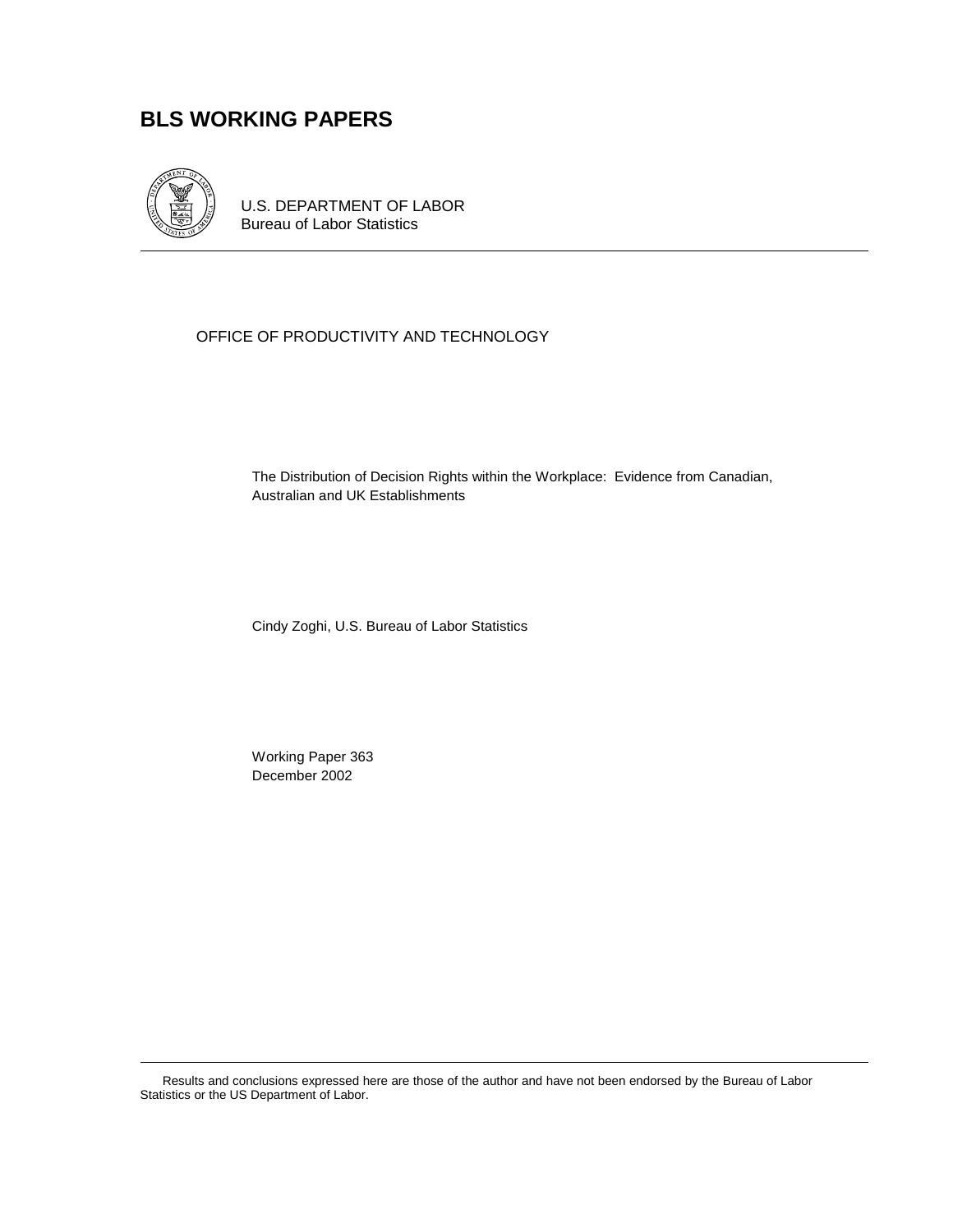# **The Distribution of Decision Rights Within the Workplace: Evidence from Canadian, Australian and UK Establishments**

**Cindy Zoghi\*** 

**November 7, 2002** 

#### **Abstract:**

The optimal allocation of decision rights in an organization reflects a trade-off between the costs of transferring relevant information within the hierarchy and the costs that occur when decision-making agents have different objectives than the principal. This paper is a first attempt to quantitatively analyze the allocation of decision rights within the workplace. I use detailed questions on decision-making from three separate data sets to measure the decentralization of decision rights within the hierarchy, to determine what establishment characteristics are related to the location of decision rights, and to examine what human resource practices are correlated with centralization.

JEL Classifications: D21, D23, L23 Keywords: decision rights, hierarchies, decentralization

\* Cindy Zoghi, Bureau of Labor Statistics, Division of Productivity Research, 2 Massachusetts Ave NE, Rm. 2140, Washington DC 20212. Phone: (202) 691-5680 e-mail: <u>zoghi\_c@bls.gov</u> Results and conclusions expressed here are those of the author and have not been endorsed by the Bureau of Labor Statistics or the US Department of Labor.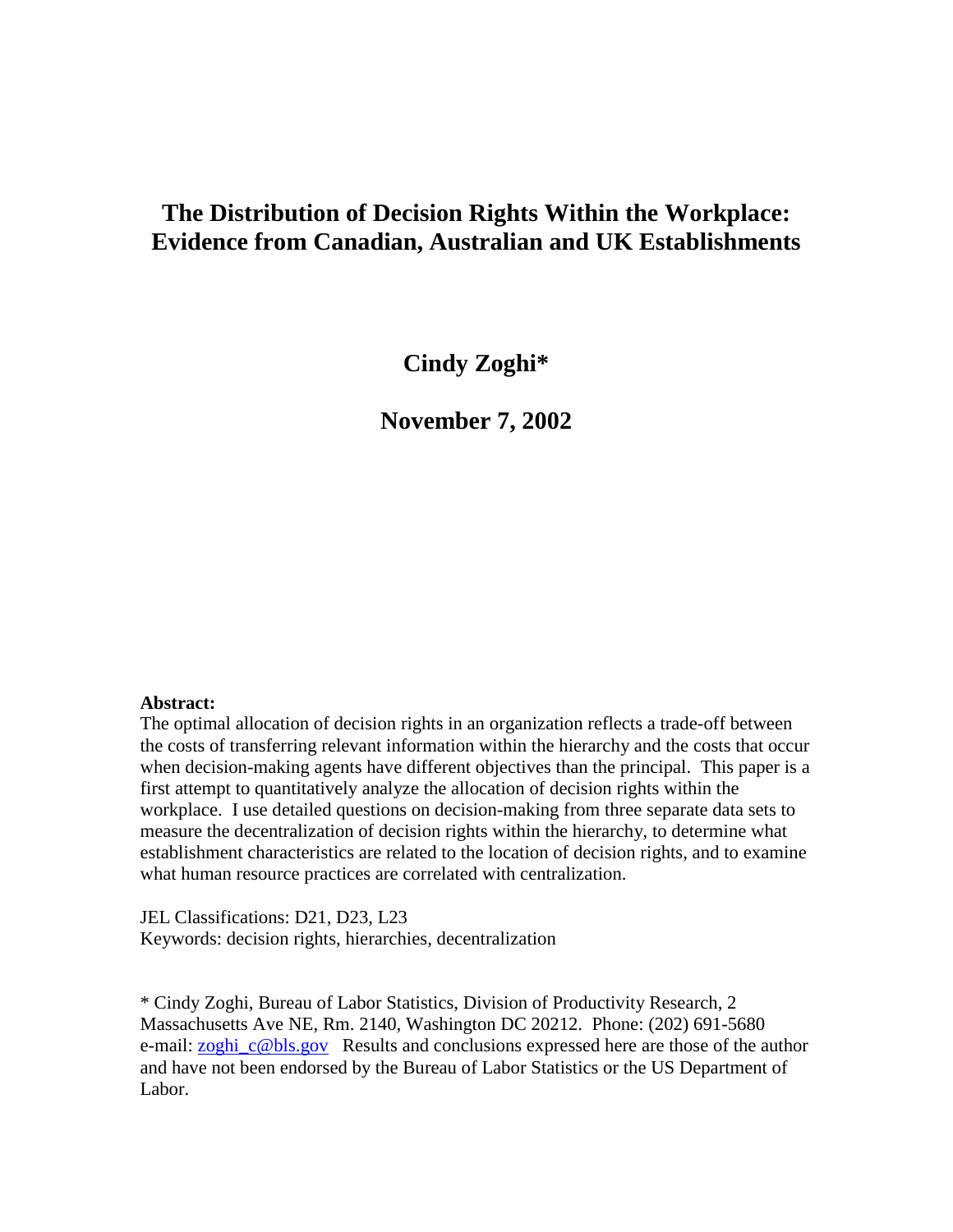#### **Introduction**

 $\overline{a}$ 

In a small sole proprietorship, the entrepreneur could know all the details of the business and could make each decision alone without requiring additional sources of information. As the size and scope of the business grows, however, it becomes increasingly difficult for any individual to possess and process all the relevant information and to make all the decisions alone—this is an example of "bounded rationality." One solution to this problem is to transport the information to the individual who possesses the decision rights. This can be quite costly, both in terms of the delays in decision-making and in the actual information transmission costs. Another solution is to grant decision rights to those in possession of the relevant knowledge. This brings up agency costs since the objectives of those with the knowledge are not necessarily aligned with the objectives of the individual with the decision rights.

As the size of modern companies has grown, there is some evidence that both of these solutions have been used. Falling prices in information technology have reduced the costs of information transmission, and the heavy use of IT in many large companies suggests that firms will often transport the knowledge to those with decision rights. At the same time, the increasing use of teams and quality circles suggests that many firms have begun to decentralize decision rights. Researchers have also documented the

The author wishes to thank Mike Gibbs for invaluable support and suggestions on this paper, as well as Dan Hamermesh, Mike Harper, Alec Levenson, Peter Meyer, Sabrina Pabilonia, Larry Rosenblum, Leo Sveikauskas, participants at the Bureau of Labor Statistics Brown Bag workshop and participants at the George Washington University Labor Studies Workshop for their comments. Tony Fang at Statistics Canada provided exceptional help with accessing the WES data.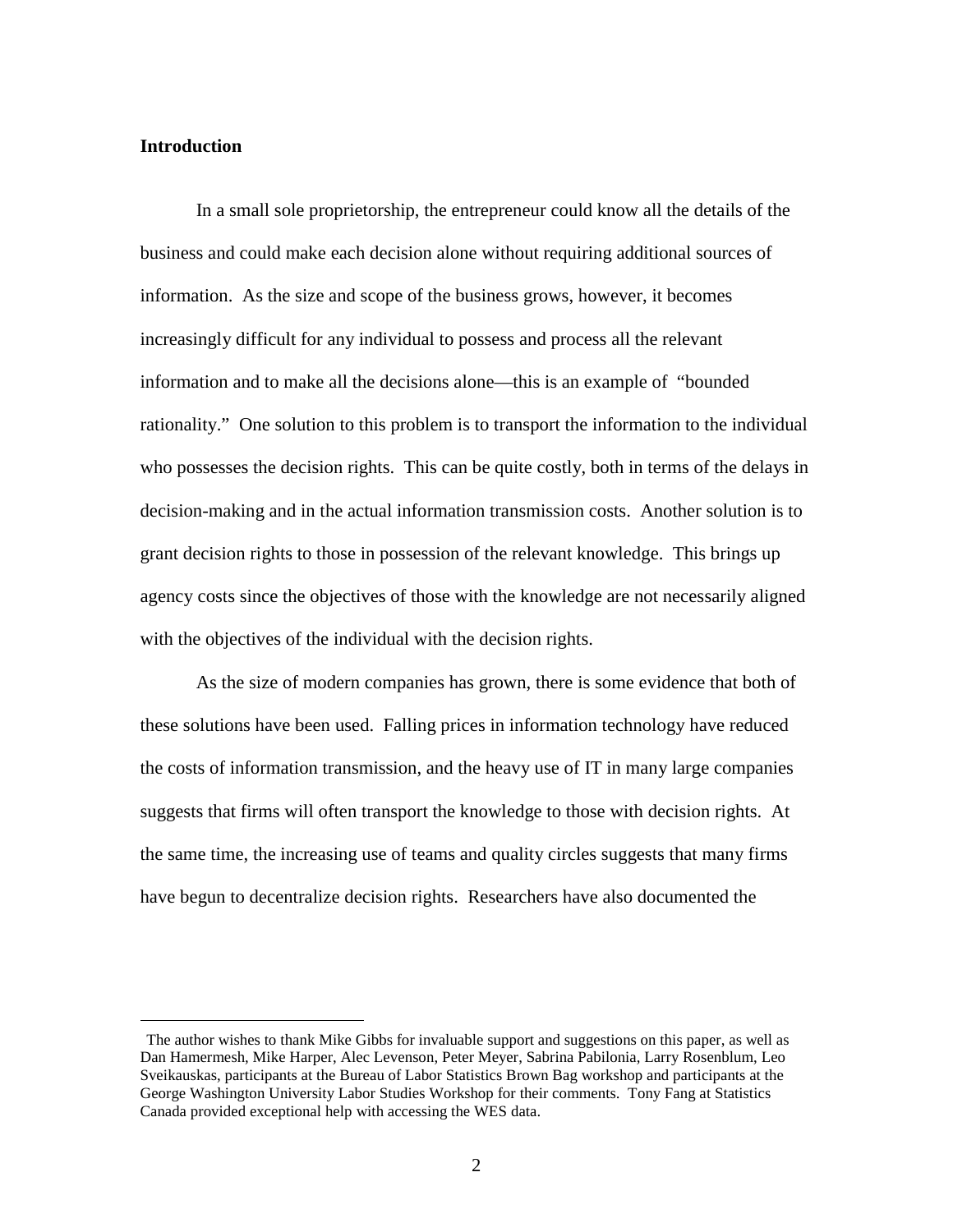accompanying adoption of personnel policies such as training and incentive pay, which are tools to reduce the agency problems of decentralized decision rights.

The choice of solution to this problem is unique to the organization. Various features may facilitate or hinder the transmission of knowledge as well as the transfer of decision rights. For example, firms in a high-tech industry may have a greater amount of specialized or perishable knowledge that is difficult to transport—that is, difficult for a single decision-maker to process or comprehend. Thus, high-tech firms may be more likely to decentralize decision rights.

In this paper, I develop a simple model for the optimal location of decision rights in a profit-maximizing firm. I then use three detailed international workplace data sets to analyze the distribution of decision rights within a workplace, using both objective information on specific workplace practices as well as subjective questions dealing with the balance of power in the organization. I identify features of the firm such as industry, size and age of organization, unionization and market structure that affect the distribution of decision rights. In addition, I show the relationship between the distribution of decision rights and the use of complementary human resource practices such as incentive pay, training and monitoring.

#### **Previous Literature**

 Much of the empirical research on workplace organization has focused on the use of particular organizational tools, such as teams, quality circles, job rotation and incentive pay, frequently within one particular industry. Womack, Jones and Roos (1990), MacDuffie (1995) and Pil and MacDuffie (1996) examined the "innovative human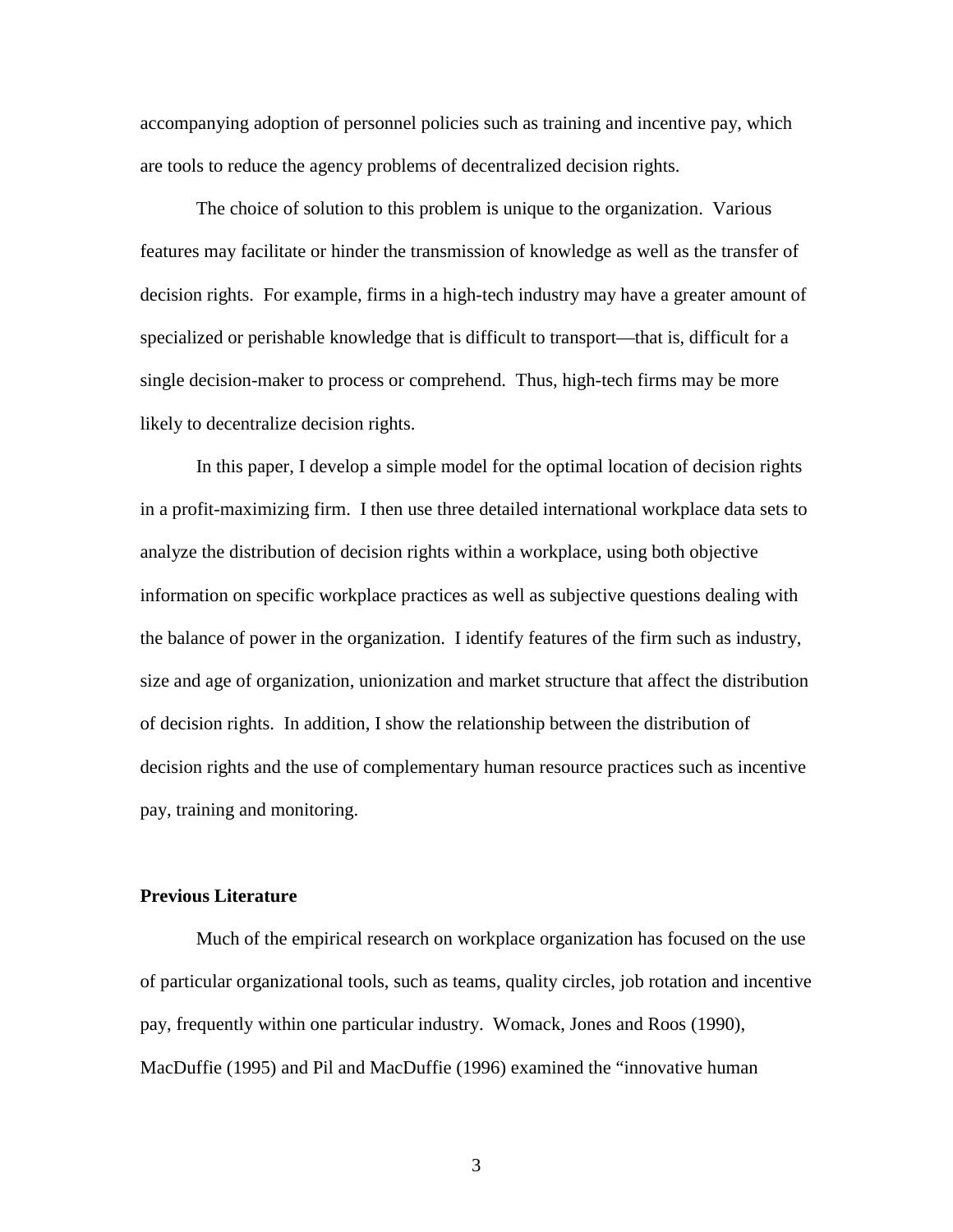resource practices" in the US and foreign automobile industries. Ichniowski, Shaw and Prennushi (1997) and Ichniowski and Shaw (1995) examine the effects of "human resource management practices" on productivity among steel finishing lines. Batt (1999) analyzes the productivity effects of Total Quality Management and self-managed teams compared to a more centralized work organization using data from a large telecommunications company.

Recently, there has been an effort to collect cross-industry nationally representative data on workplace practices. Osterman (1994) used a 1992 survey of establishments to describe the incidence of teams, job rotation, Total Quality Management and quality circles among establishments with fifty or more employees. He found a widespread use of these practices and determined that certain establishment characteristics were correlated with that use. Similar data were collected in 1993 and 1995 by the Bureau of Labor Statistics in its Survey of Employer-Provided Training. Gittleman, Horrigan and Joyce (1998) analyzed these data and found similar results to those obtained by Osterman.

Finally, the National Employers Survey, conducted by the National Center on the Educational Quality of the Workforce, also surveyed US establishments in 1994 and 1997 and asked about the use of these and other workplace and human resource practices, as well as the incidence of employee training. One advantage of this survey over previous data collections is that the data can be linked to data on establishment outcomes from the Census Bureau's Longitudinal Research Database. Black and Lynch (1996), and Black and Lynch (2001) have taken advantage of the matched datasets and have found (sometimes small) significant effects on productivity and wages of these workplace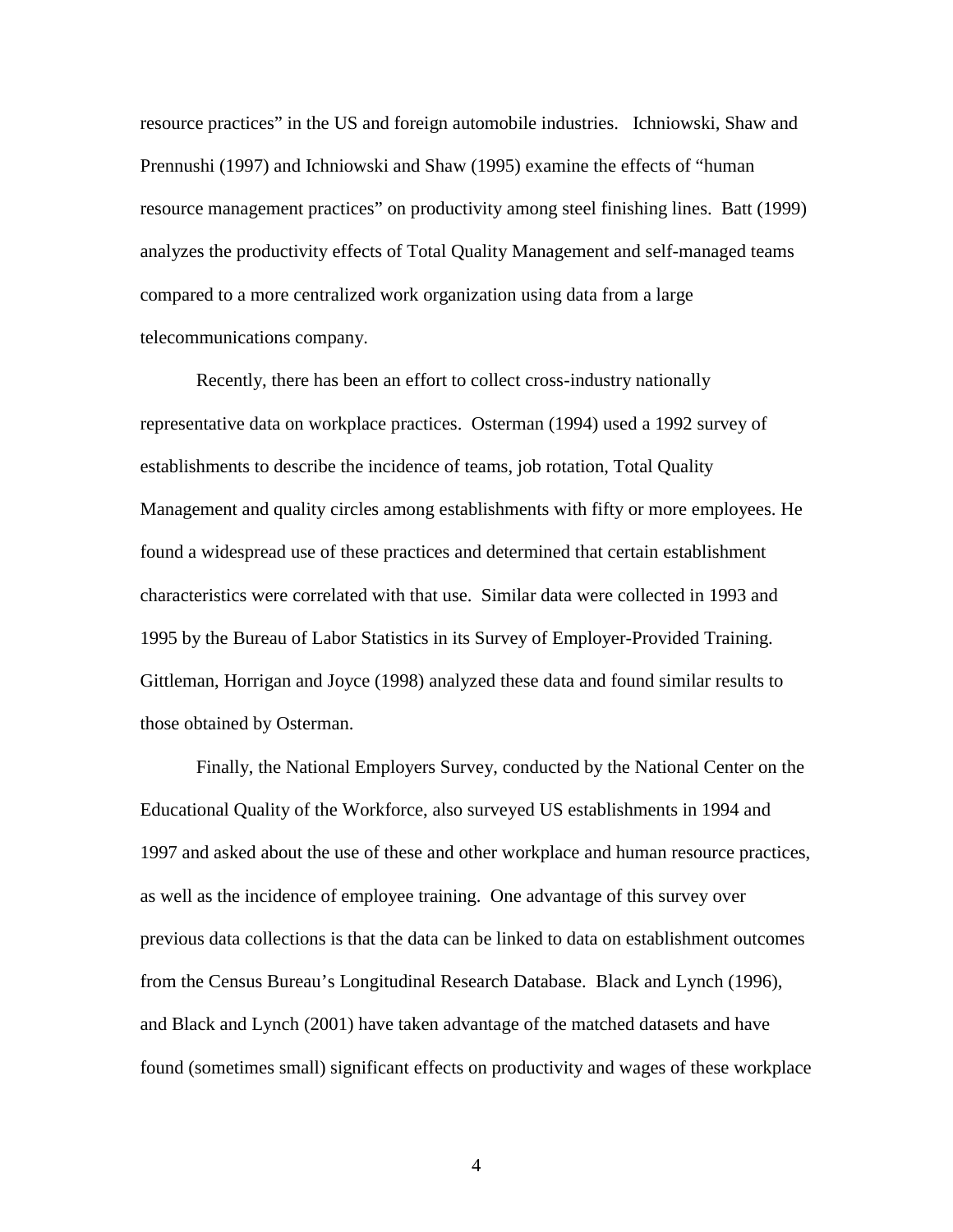practices, mainly when multiple workplace practices are adopted in combination. Cappelli and Neumark (2001) and Cappelli and Carter (2000) do not find such productivity results, but only find that workers receive a wage premium when in a workplace that adopts such practices.

One reason for the lack of consensus on the effects of workplace practices is that the terms are arbitrarily defined for any given establishment. This is noted in the conclusion of Black and Lynch (1996): "Finally, our results suggest that it is important to move beyond simple measures of the incidence of workplace practices such as training or TQM in order to understand how these types of workplace strategies/investments actually pay off for employers." This study treats these practices as tools that establishments use in the production function—means to an end rather than the end itself. I focus instead on the location of decision rights and view these practices as tools that can be used to reduce the costs associated with that choice of location.

 The motivation for this interpretation comes from the growing literature on organization theory. Hayek (1945) emphasized the importance of knowledge and its distribution in society:

If we can agree that the economic problem of society is mainly one of rapid adaptation to changes in the particular circumstances of time and place, it would seem to follow that the ultimate decisions must be left to the people who are familiar with these circumstances, who know directly of the relevant changes and of the resources immediately available to meet them. We cannot expect that this problem will be solved by first communicating all this knowledge to a central board which, after integrating all knowledge, issues its orders. We must solve it by some form of decentralization.

March and Simon (1958) apply the term "bounded rationality" to this notion that individuals are limited in the amount of knowledge that they can process and store. This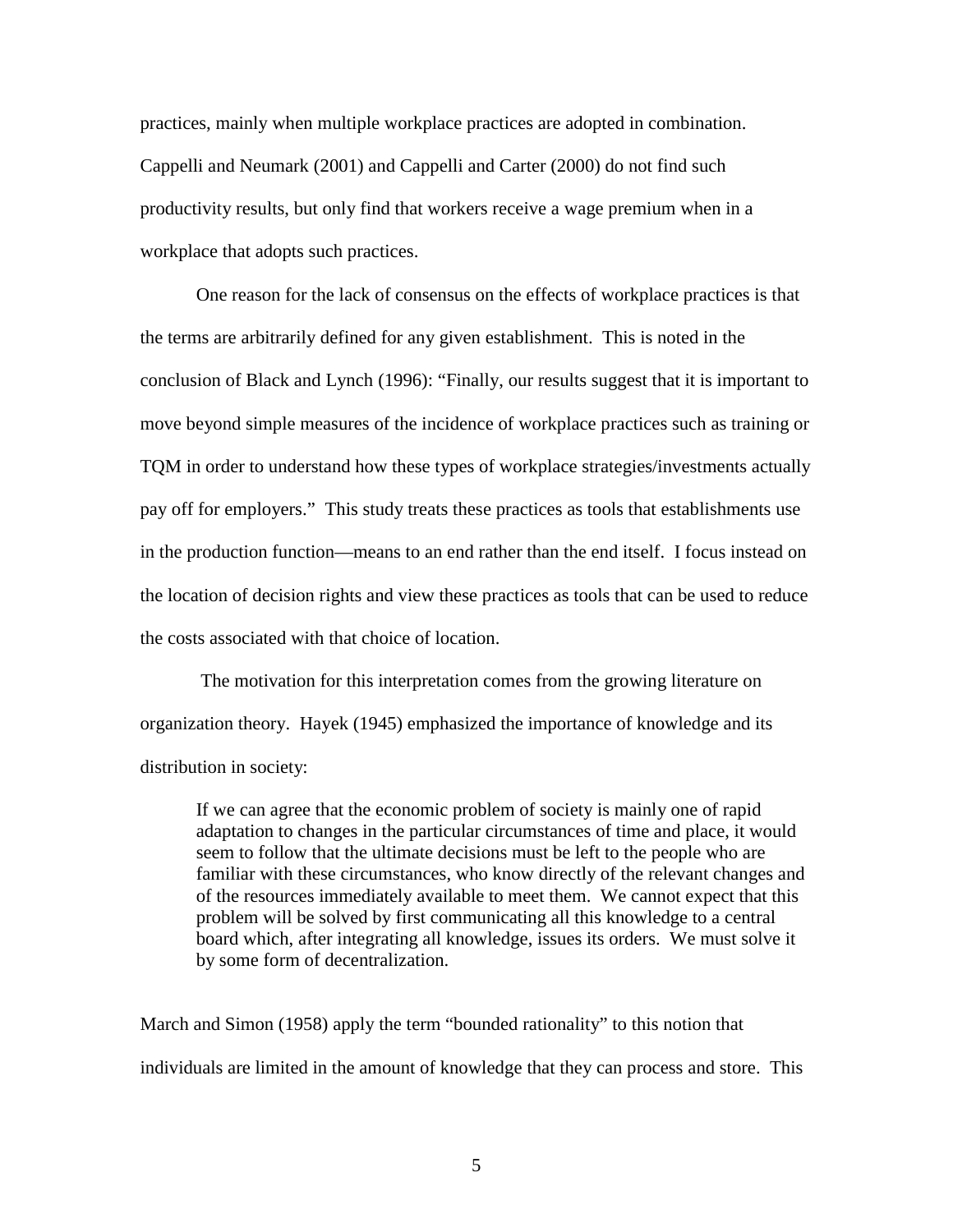point is also made in Chandler (1962), who finds that companies organized in "unitaryform" lose efficiency as their size grows, relative to those organized in "multidivisional form." More recent literature develops specific models of decentralized information processing and analyzes the efficiency and delay in different hierarchical structures. [Aoki(1986), Radner (1992), Radner and Van Zandt (1992), Athey et.al. (1994), Aghion and Tirole (1997)]

 The objective of this paper is to present new empirical evidence on decision rights, and also to interpret the findings in the context of the organization theory emphasized here. The analysis is derived largely from Jensen and Meckling (1990), who discuss how organizations solve the problems of assigning decision rights. In the next section, I will show how their theory of organizational structure can be used to predict how firm characteristics affect the degree of decentralized decision-making.

#### **The Optimal Location of Decision Rights**

 The knowledge of any single decision-maker is limited by both current scientific progress and also by his own capacity to absorb, comprehend and process available knowledge. At the same time, Jensen and Meckling (1990) point out that "when knowledge is valuable in decision-making, there are benefits to collocating decision authority with the knowledge that is valuable to those decisions." Two methods, used alone or in conjunction with each other, will achieve this solution: to move the knowledge to the individual who possesses the decision rights; and/or to shift the decision rights to the individual who possesses the knowledge.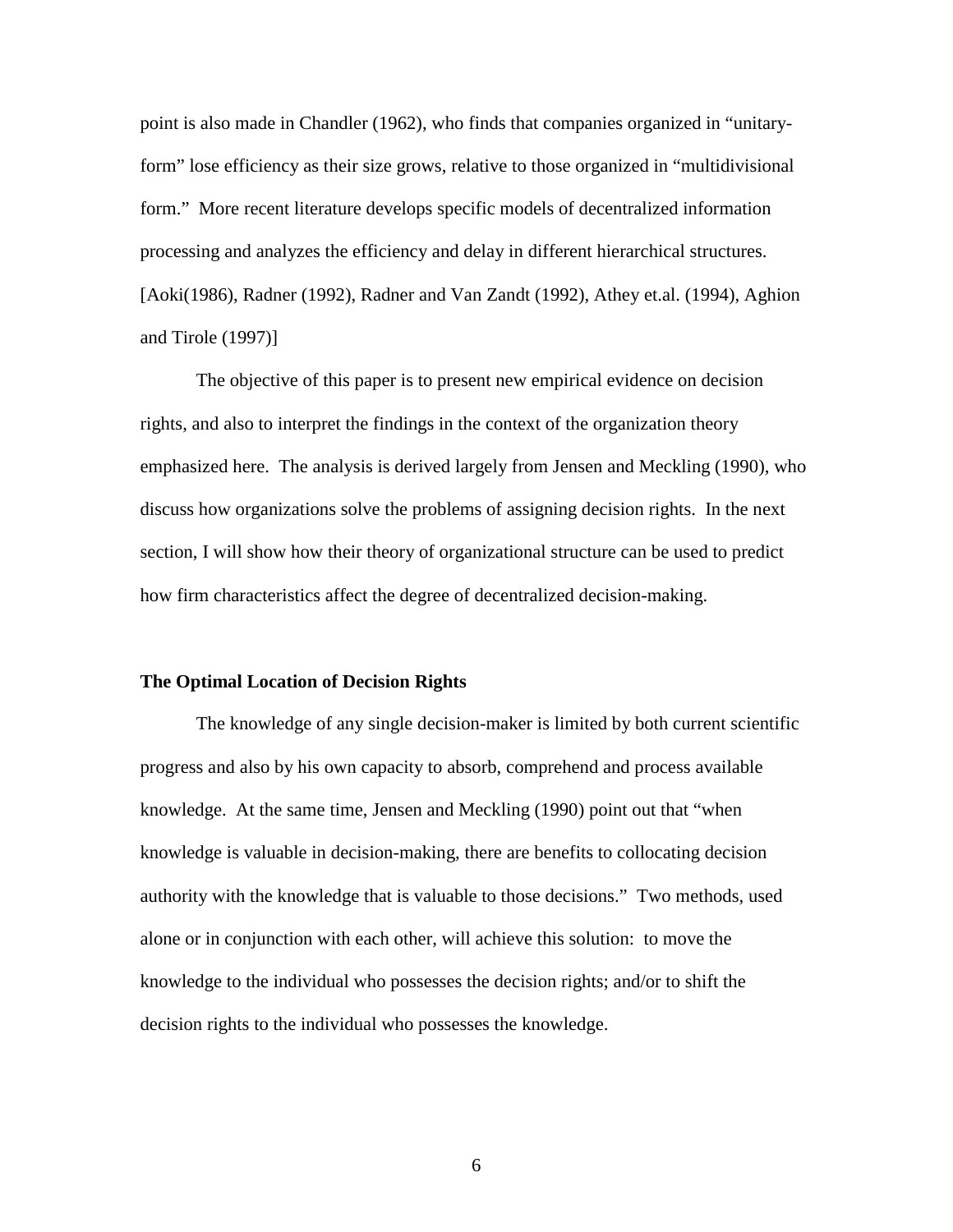Under the first solution, the organization is faced with the costs of transporting knowledge. Radner (1992) defines four aspects of the processing of information that are costly: observation of the environment, capabilities of the processors, the communication network, and the delay between the observation of the environment and the implementation of the decision. The size of these costs will vary depending upon the type of knowledge being transferred, current technology, and the organizational structure. As a result, the nature of these costs will be uniquely determined for any given organization.

 Under the second solution, the organization faces agency costs that result from transferring decision rights. "Agency costs include the costs of structuring, monitoring, and bonding a set of contracts among agents with conflicting interests. Agency costs also include the value of output lost because the costs of full enforcement of contracts exceed the benefits." [Fama and Jensen (1983)] Again, various features of the organization determine the size of these costs relative to other organizations.

 In making the decision on the optimal location of decision rights, an organization is faced with a trade-off between these agency costs and knowledge transfer costs. Figure 1 demonstrates the intuition behind this argument. On the far left-hand side of the figure, the organization is completely centralized—one single planner makes all decisions and all relevant knowledge is transferred to her. This results in zero agency costs, since the principal and the agent are one and the same. A movement toward the right side of the figure indicates decentralization, which increases agency costs and decreases the cost of transmitting information. When all decision rights have been transferred to the individuals in possession of the knowledge, the organization is completely decentralized,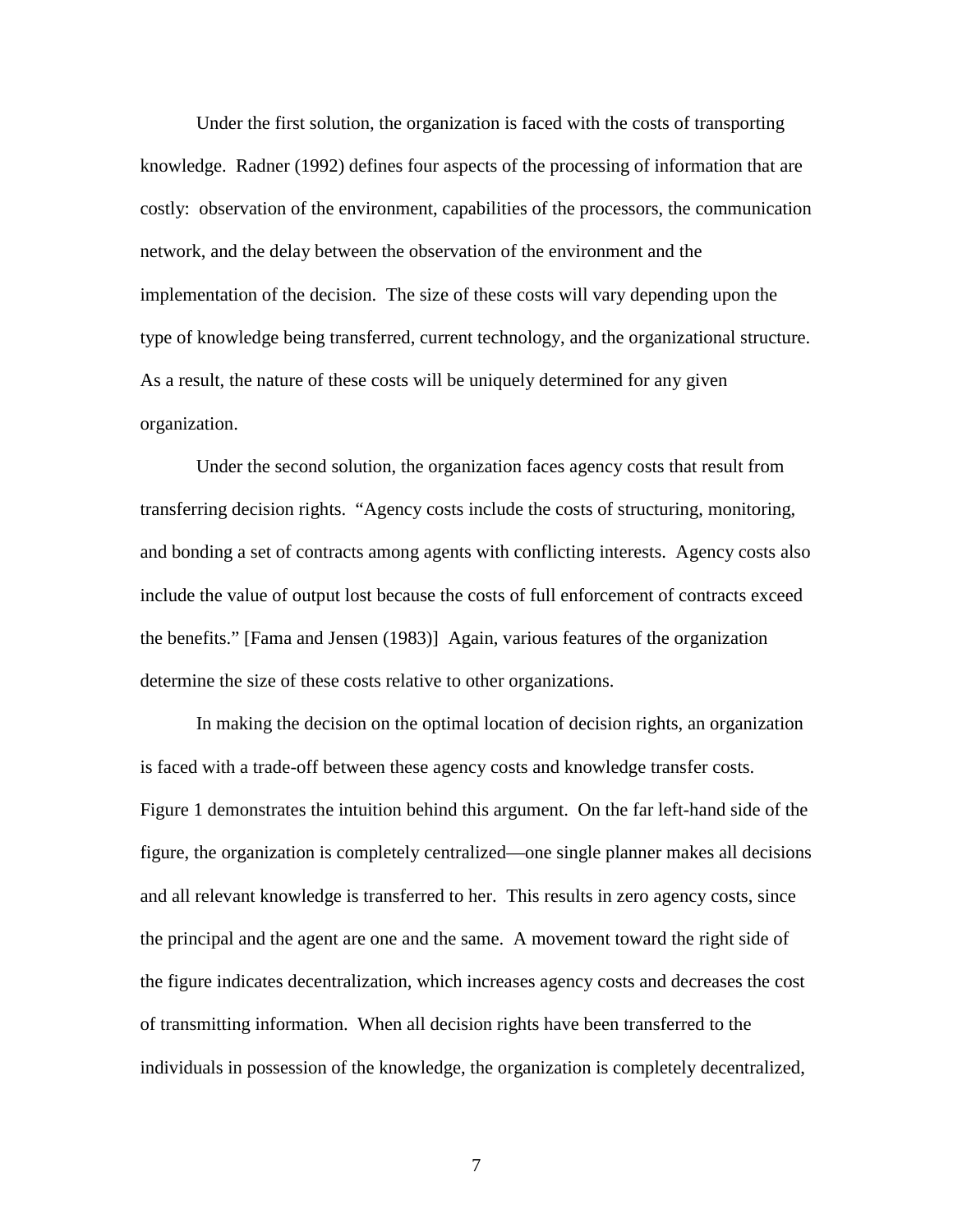as indicated by the vertical line on the far right of Figure 1. At this point, agency costs are at their highest, and information costs at their lowest. The organization would optimally choose a location of decision rights that minimizes the sum of these two costs—the minimum point on the total organizational cost curve. Again, these curves will vary from one organization to the next, depending upon organizational structure, current technology and types of knowledge relevant to the decision made in the organization.

A simple model helps to clarify this optimization. Consider a single decision entailed by the production of output<sup>1</sup>. This might be a decision on the quality or amount of a particular input to use, or whether to try a new production process, for example. Let *d* represent the (hierarchical) distance between the most senior manager in the firm and the level at which the decision is made. When  $d = 0$ , the decision is made by an agent at the bottom of the hierarchy, while  $d = D$  when the top manager makes the decision.

This distance affects costs in two ways. First, a lengthy distance increases the amount of time it takes to make the decision. This may be costly to the firm in terms of lost business, reduced customer satisfaction (and thus future sales), or perishable inputs being lost. The extent to which delays are costly will not be the same for every firm--for example, costs will be lower in firms that do not employ perishable inputs, while costs may be higher in markets that are more volatile or competitive. These delay costs can be represented by  $\varphi T(d, \alpha)$  where  $\varphi$  measures the cost per unit of time,  $T(.)$  measures the units of time required to make the decision, and  $\alpha$  represents other firm characteristics that increase how long it may take to make the decision. Following the results of Radner

 $\overline{a}$ 

 $<sup>1</sup>$  More complex sets of decisions and decision-making properties are clearly more realistic. To preserve</sup> the simplicity of the model, I focus on a single decision.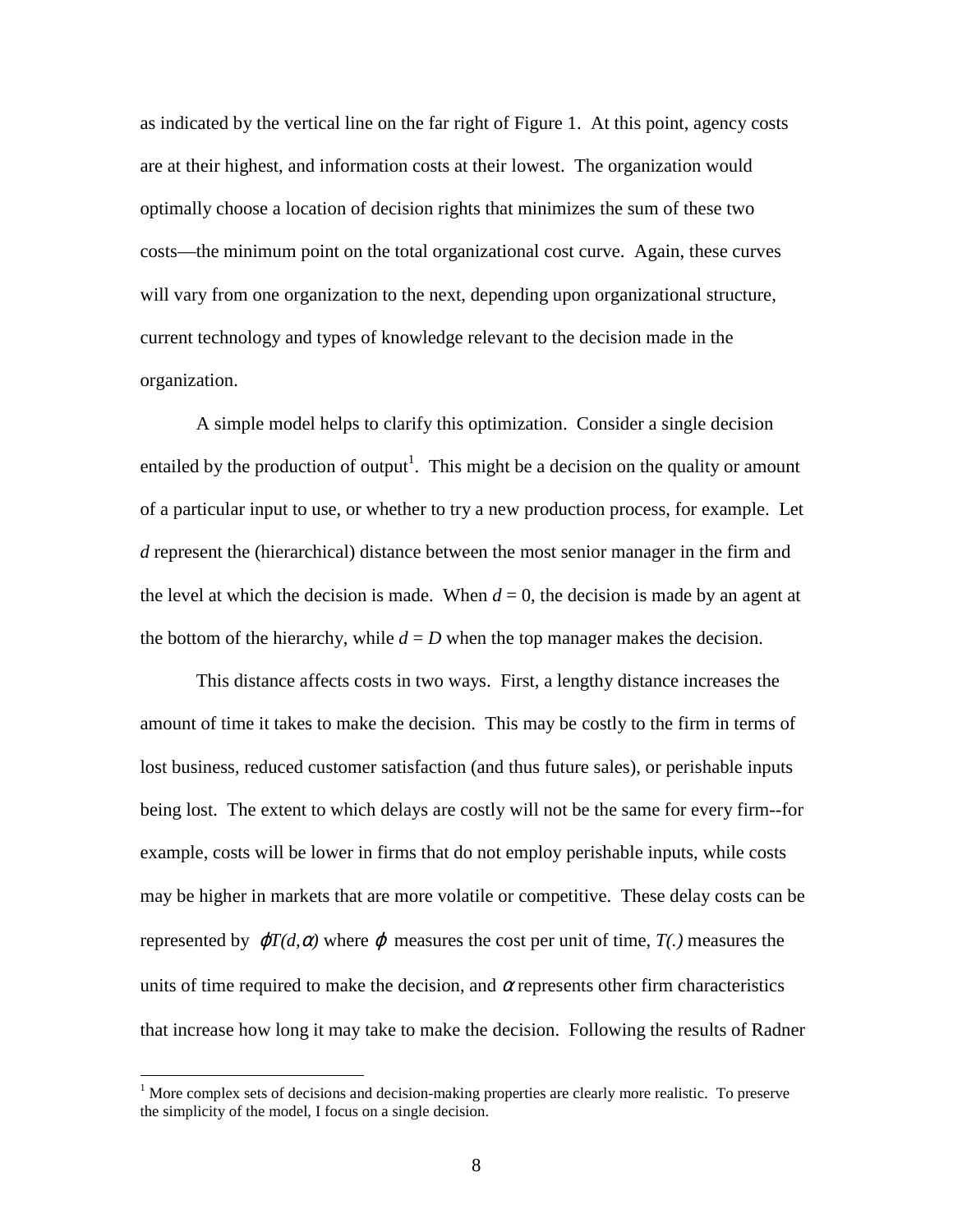(1992), Carter (1995) and others, I assume that  $T_d > 0$ : as *d* increases, the decision is made farther up the hierarchy, causing greater delay due to the need to transfer information to and from the decision-maker and the increased queuing for the attention of the decision-maker. By definition,  $T_\alpha > 0$ .

Another cost of any given hierarchical level of decision-making arises if the objectives of decision-making agents do not perfectly match the objectives of the principal. Thus, for example, if production-line workers were to decide the output level, they might choose a level that minimized effort, rather than one that minimized costs. Again, agency costs will be higher in some types of firms, such as those where it is more difficult or costly to monitor workers. These agency costs are measured by  $A(d, \gamma)$  where  $\gamma$  represents firm characteristics that increase agency costs. Thus,  $A_d < 0$ : as the decision is made higher in the hierarchy, the agency costs decrease. By definition,  $A_{\gamma} > 0$ .

Suppose, for example, the relevant decision is the optimal amount of output, *q*. If either the principal had perfect (or costless) information or the information-holding agent had the same objectives as the principal, the optimal output  $\hat{q}$  would be determined by the standard profit maximizing model:

$$
Max \pi = Pq - WL - RK \tag{1}
$$

for inputs *L* and *K* and output and input prices *P*, *W* and *R*, respectively. Here, however, regardless of which party decides *q*, there will be decision-making costs*<sup>2</sup>* that could result in an optimal output level different than  $\hat{q}$ , determined by:

$$
\underset{q,d}{Max}\,\pi = Pq[\varphi T(d,\alpha) + A(d,\gamma)] - WL - RK \tag{2}
$$

<sup>&</sup>lt;sup>2</sup> I am implicitly assuming that the wages of a worker are not affected by her proximity to the optimal *d*--in particular, by whether or not she makes the decision.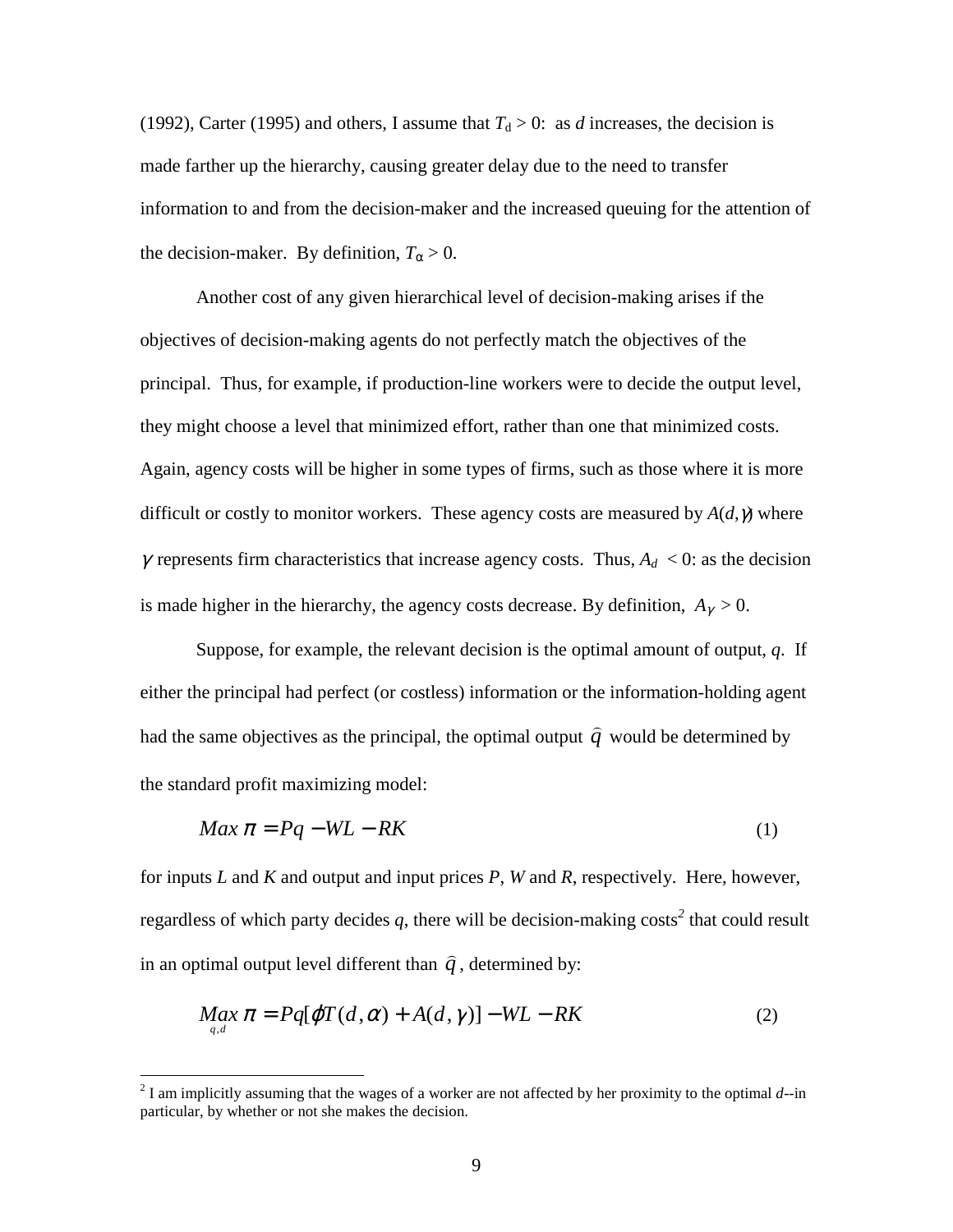The size of the deviation from the optimal q will depend on the parameters  $\alpha$ , y and  $\varphi$ . There are still cases in which the resulting output level is the same as in the standard profit maximizing model such as when delay is costless ( $\varphi = 0$ ).

For computational ease, let us restrict our attention to the specialized case when the location of decision rights is separable from the output decision. Thus, rather than maximizing the full profit function, we can consider the problem of choosing the optimal location of decision rights that minimizes the size of the deviation from  $\hat{q}$ :

$$
\underset{d}{\text{Min}} \quad \varphi T(d, \alpha) + A(d, \gamma) \tag{3}
$$

Note that this essentially describes the Jensen and Meckling diagram. When the decision is made by the most senior manager,  $d = D$  so that agency costs approach zero and the delay costs approach their highest value. When the decision is made by the productionline worker(s),  $d = 0$ , delay costs approach zero and agency costs approach their highest value. If the decision is made by some middle manager or supervisor,  $0 < d < D$ , and both *t* and *A* have nonzero values.

The first order condition characterizing this minimum is:

$$
\varphi T_d(d, \alpha) + A_d(d, \gamma) = 0 \tag{4}
$$

which shows that the decision can be made by an increasingly higher authority as long as the marginal benefit of doing so in terms of lower agency costs exceeds the marginal cost that arises from higher delay costs. An interior solution to this problem, where  $0 < d < D$ , exists when this second order condition is met:

$$
\varphi T_{\rm dd}(d,\alpha) + A_{\rm dd}(d,\gamma) > 0 \tag{5}
$$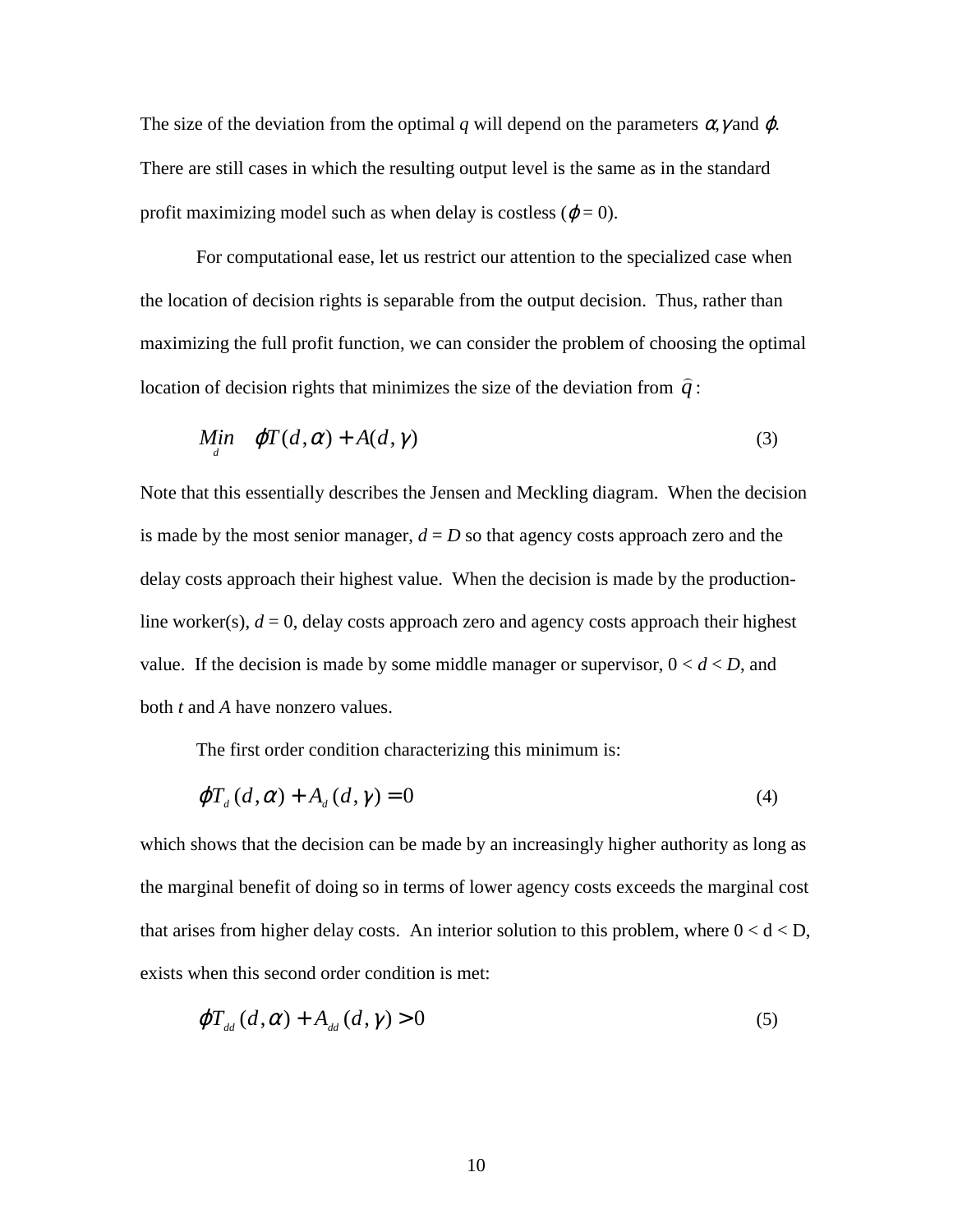Anecdotal evidence about the decision-making patterns of firms indicates that this second order condition may not be met for all possible decisions in every company, but the large number of foremen, supervisors and middle managers suggests that an interior solution exists quite often.

There are three comparative static results of interest here: 
$$
\frac{\partial d}{\partial \varphi}, \frac{\partial d}{\partial \alpha}
$$
, and  $\frac{\partial d}{\partial \gamma}$ .

These give the changes in optimal decision-making location with respect to, respectively, the unit cost of delay, the organizational characteristics affecting the length of delay, and the organizational characteristics affecting agency costs. They are derived as:

$$
\frac{\partial d}{\partial \varphi} = \frac{-T_d(d, \alpha)}{\varphi T_{dd}(d, \alpha) + A_{dd}(d, \gamma)}
$$
(6a)

$$
\frac{\partial d}{\partial \alpha} = \frac{-\varphi T_{d\alpha}(d, \alpha)}{\varphi T_{d\alpha}(d, \alpha) + A_{d\alpha}(d, \gamma)}
$$
(6b)

$$
\frac{\partial d}{\partial \gamma} = \frac{-A_{d\gamma}(d, \gamma)}{\varphi T_{d\alpha}(d, \alpha) + A_{dd}(d, \gamma)}
$$
(6c)

In each case, the denominator is the second order condition, which must be positive for an interior solution. There is no a priori assumption about the cross partials of  $T(d, \alpha)$  and  $A(d, \gamma)$ , so the effects of firm characteristics on the decision-making location are ambiguous. In the case of the price of delay, however, the effect is unambiguously negative: as the price of delay increases, *d* becomes smaller--it becomes more likely that the decision will be made by someone closer to the shop floor. This is an intuitively appealing result. In the extreme case of a monopolist, the cost of delay is quite small, since the customers have no choice but to wait. Why would the head manager of a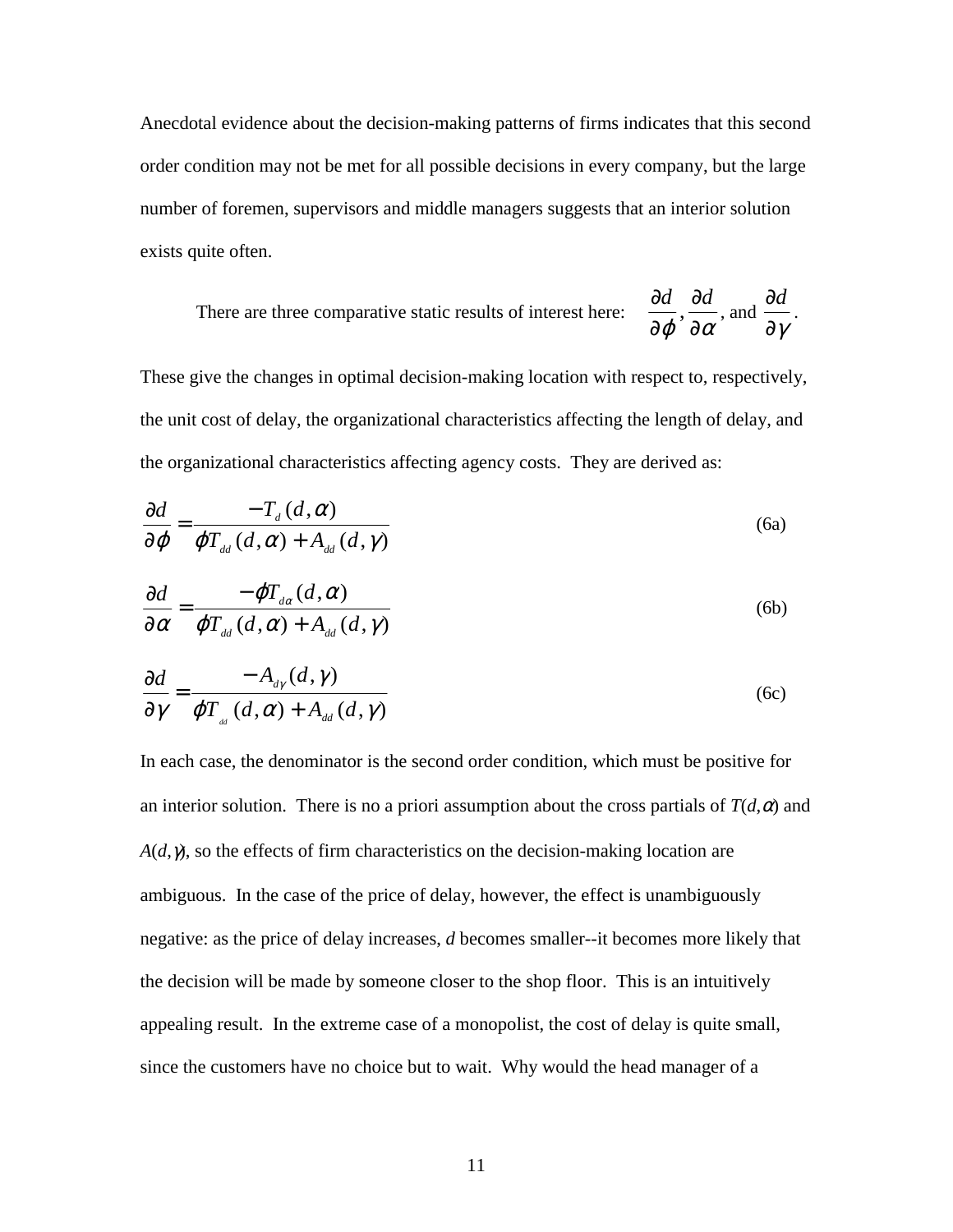monopoly incur agency costs when she can costlessly make the customers wait while she obtains the information she needs to make the decision? In the empirical sections that follow, I will analyze the signs of these three comparative statics, and test the hypothesis that the price of delay increases decentralization.

#### **Sources of Data**

 American data on workplace organization are largely limited to case studies of a single establishment or industry. A cross-industry survey of American workplace practices was conducted by Paul Osterman in 1992. The final data contained results on the use of specific workplace practices at 875 manufacturing establishments. Two subsequent surveys are the National Employer Survey, conducted by the National Center on the Educational Quality of the Workforce in 1994 and 1997 and the Survey of Employer-Provided Training conducted by the Bureau of Labor Statistics in 1993 and 1995. These nationally-representative establishment surveys focused on training, but also had detailed questions on the use and intensity of specific workplace practices.

 Much richer data exist abroad for addressing questions related to work organization and decision rights. The first such data set is the Workplace Employee Relations Survey (and its predecessor the Workplace Industrial Relations Survey)<sup>3</sup>, which the United Kingdom has conducted in 1980, 1984, 1990 and 1998. It consists of responses to a face-to-face interview at the establishment with the senior person responsible for industrial relations or employee relations issues. The 1998 sample of 2,191 establishments is drawn from the underlying population of all U.K. establishments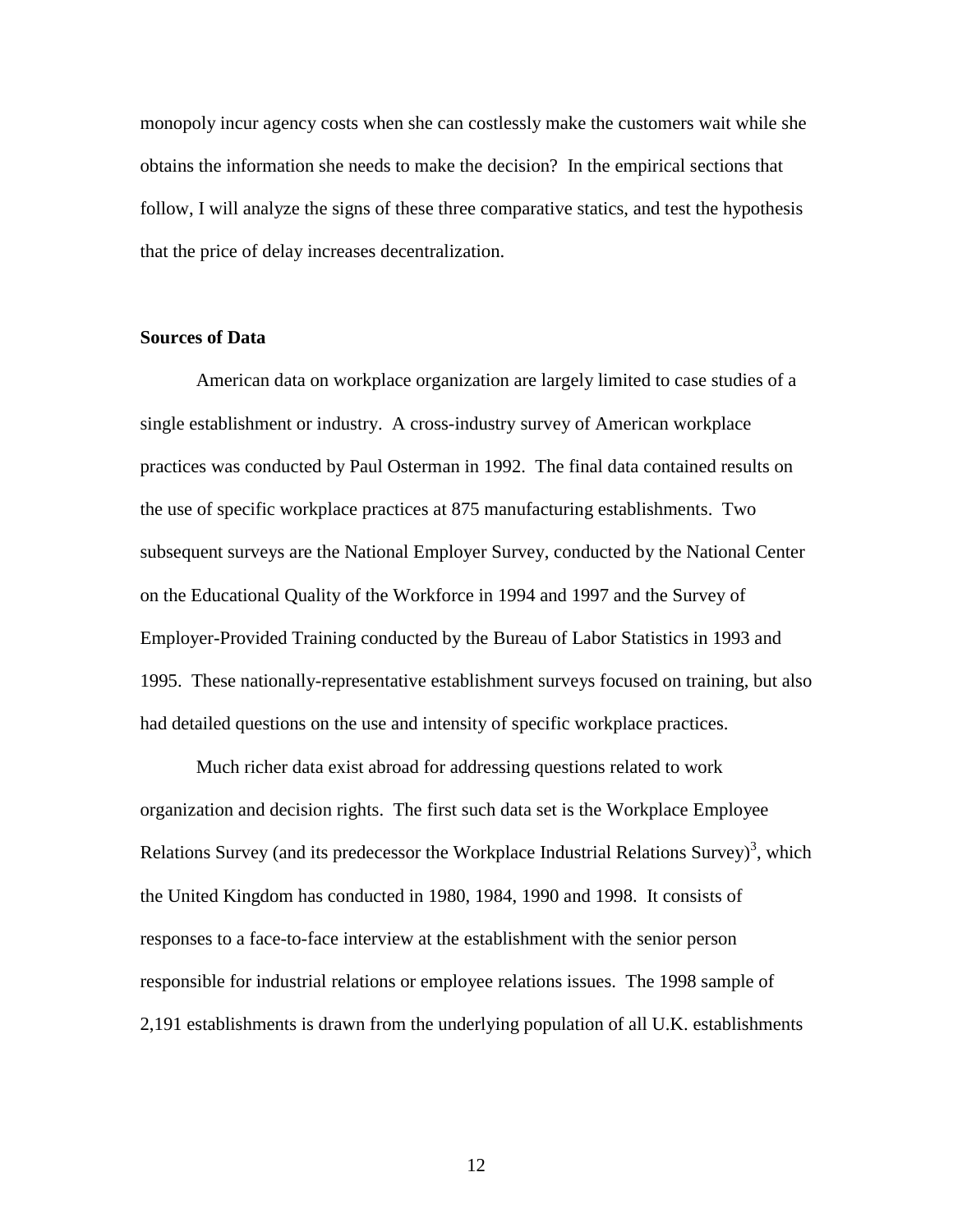with at least ten employees<sup>4</sup>. The survey asks detailed questions about the structure of the organization, the amount of participation in decision-making individual workers have, detailed questions about unions and collective bargaining, as well as information on the use of specific workplace practices.

Similar questions were asked in the Australian Workplace Industrial Relations Survey. The survey was conducted once in 1990 and again in 1995. Again, face-to-face interviews were conducted with the senior human resources manager. The 1995 sample consists of 2,001 establishments with twenty or more employees. This is a somewhat more restrictive sampling framework, since a large fraction of all establishments are very small.

 A third source of information on decision-making is the Workplace and Employee Survey, which was conducted in 1999 by Statistics Canada<sup>5</sup>. As in the U.K. and Australian data sets, face-to-face interviews were conducted with the senior person responsible for human resources. The sample of around 6,300 establishments was drawn from a stratified sample of all Canadian establishments--unlike the other two data sets, there is no lower limit on the number of employees. Respondents were asked detailed questions about training and technology use, as well as who makes decisions on a number of issues related to the business. Although this is the first wave of the survey, Statistics Canada intends to follow the workplaces for at least four years to create a longitudinal data set.

<sup>&</sup>lt;sup>2</sup><br>3  $3$  Details about the WERS can be found at http://www.data-archive.ac.uk. The data are confidential, but can be obtained through the University of Essex for a nominal fee and by meeting confidentiality requirements.

 $4 \text{ A subsample of the } 1980 (1990)$  establishments were given a special panel survey and were re-sampled in 1984 (1998) to create two panels of data. I do not use them in this analysis.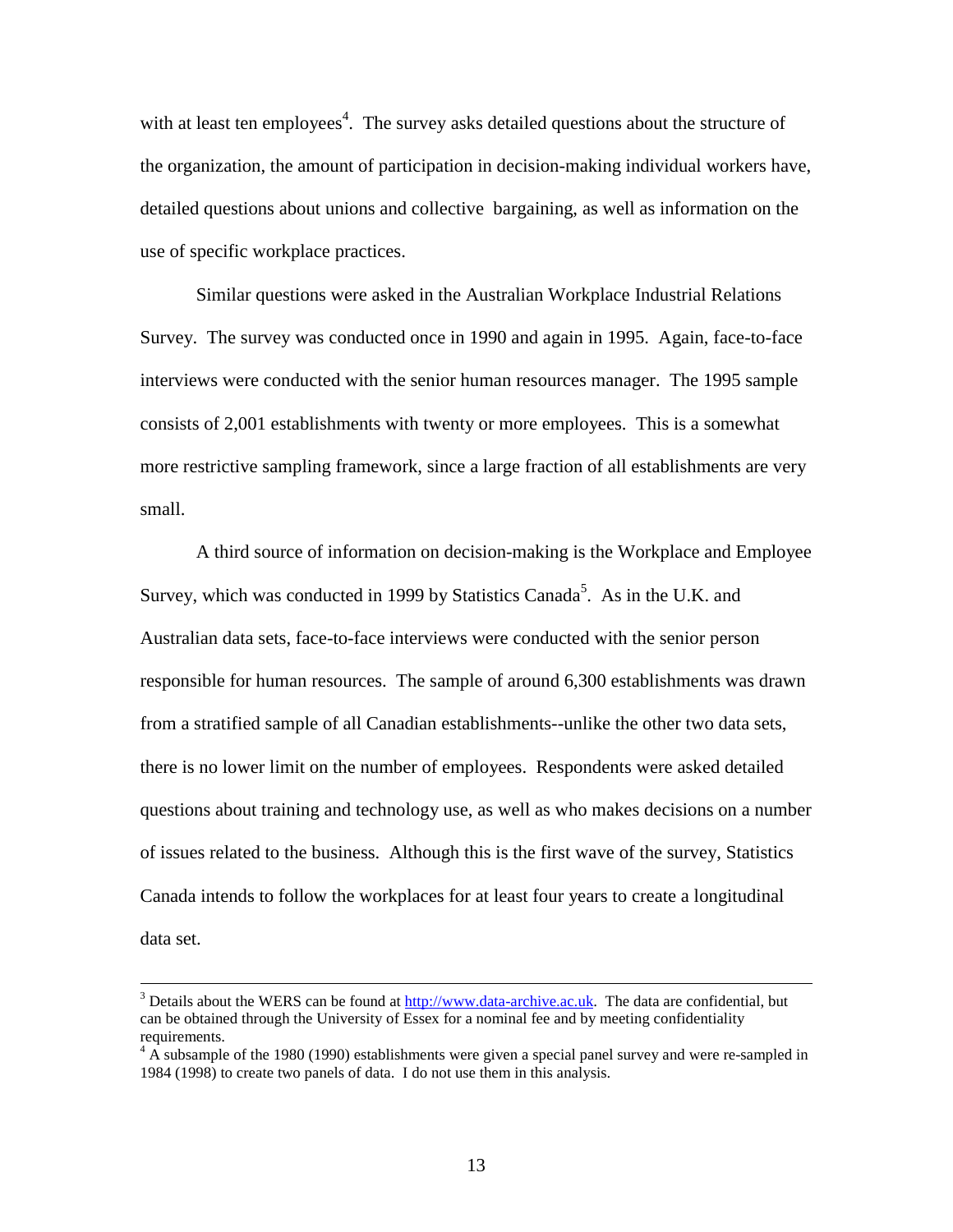The objectives of this empirical work are to describe the distribution of decision rights within organizations, to find establishment characteristics that correspond to the theoretical variables  $\varphi$ ,  $\alpha$  and  $\gamma$  and to determine how they affect that distribution. The most difficult of these tasks is to define the distribution of decision rights. In each data set, there are many questions that indicate the decentralization of decision rights. Some are quite specific, such as "who negotiated the most recent pay raise?"; others require more subjective estimation, such as "how much influence do workers have over the pace at which their work is done?" A full list of the decision-making questions appears in the Appendix.

In order to create a composite variable, I attribute "points" to an establishment for responses that indicate decentralization, and then normalize based on the number of "points" possible<sup>6</sup>. More weight is given to responses that indicate decisions made at the employee level than to those that indicate decentralization to a middle manager or supervisor. Thus, the composite index of decentralization will range between zero and one, with a value of zero indicating that none of the responses provided evidence of decision-making occurring anywhere but at the top management level. A middle score indicates some degree of decentralized decision rights--either to the middle management or to the employees. A score of one indicates that all responses pointed to decisionmaking occurring below the senior management  $level<sup>7</sup>$ .

 <sup>5</sup> <sup>5</sup> Details about the WES can be found at http://www.statcan.ca/english/survey/business/wes.htm. Again, these data are confidential. Statistics Canada does, however, allow limited access. E-mail Ted Wannell at Ted.Wannell@statcan.ca for more details.

 $\overline{6}$  The number of possible points varies across countries due to differences in survey questions available, but also across establishments within a country, since some questions that might indicate decentralization are not relevant or answerable by some establishments in the sample.

 $<sup>7</sup>$  Note that the default assumption is complete centralization, and points are added to indicate</sup> decentralization. The index could have been structured in the reverse, by assuming decentralization and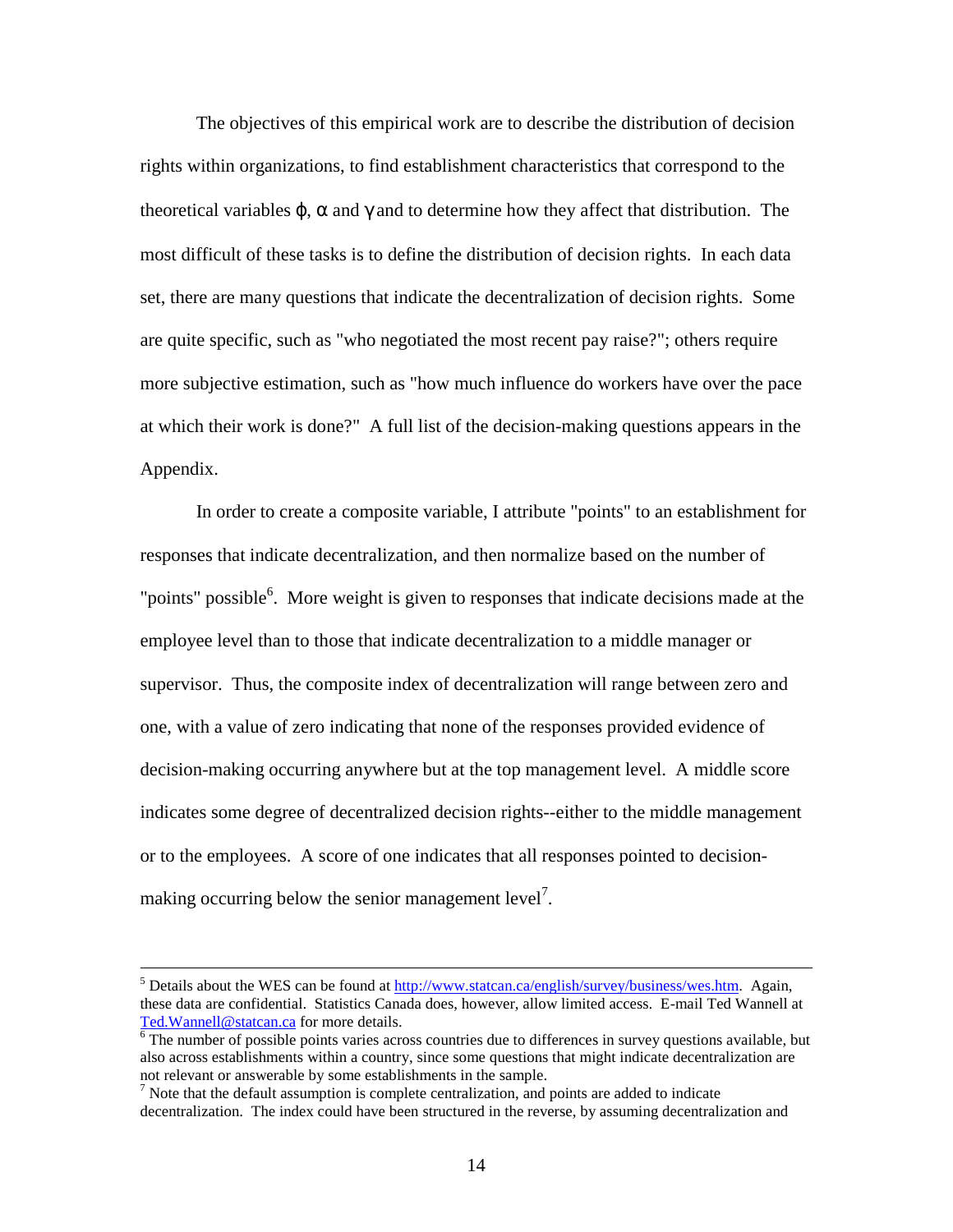Table 1 shows the mean value of the decision rights variable, as well as the means of other variables that may affect the distribution of decision rights within an organization. A large percent of these establishments are quite small, with over 50% having employment between the minimum size for the sample and fifty employees. Establishment size may be one component of  $\alpha$ , since larger organizations may have more hierarchical levels, which may require more complicated information transfer networks, thus adding to the delay required to make decisions. The same might be true for whether the establishment is part of a multi-plant organization.

If the establishment is in a high-tech industry, the specialized nature of knowledge possessed by workers is a factor that contributes to  $\alpha$ , since it takes longer to transfer specialized knowledge up one hierarchical level than more general knowledge. It is somewhat difficult to measure the degree of technology use among establishments, particularly in the UK and Australian data sets. I use a question on the length of time it takes a new employee to learn his job to proxy for technology, although it would be better described as a measure of job complexity. In the Canadian survey, more detailed questions were asked about the introduction and use of software, computer-controlled or computer-assisted technologies and other technologies, which I use to identify high-tech establishments. The former measure results in labeling around twenty percent of establishments as high tech, whereas the latter only labels seven percent as high tech, although in both cases it would be possible to set different threshold values and label a larger or smaller number as high-tech.

 $\overline{a}$ 

taking away points for responses that indicate centralization--this would result in a higher mean value of decentralization but the same distribution.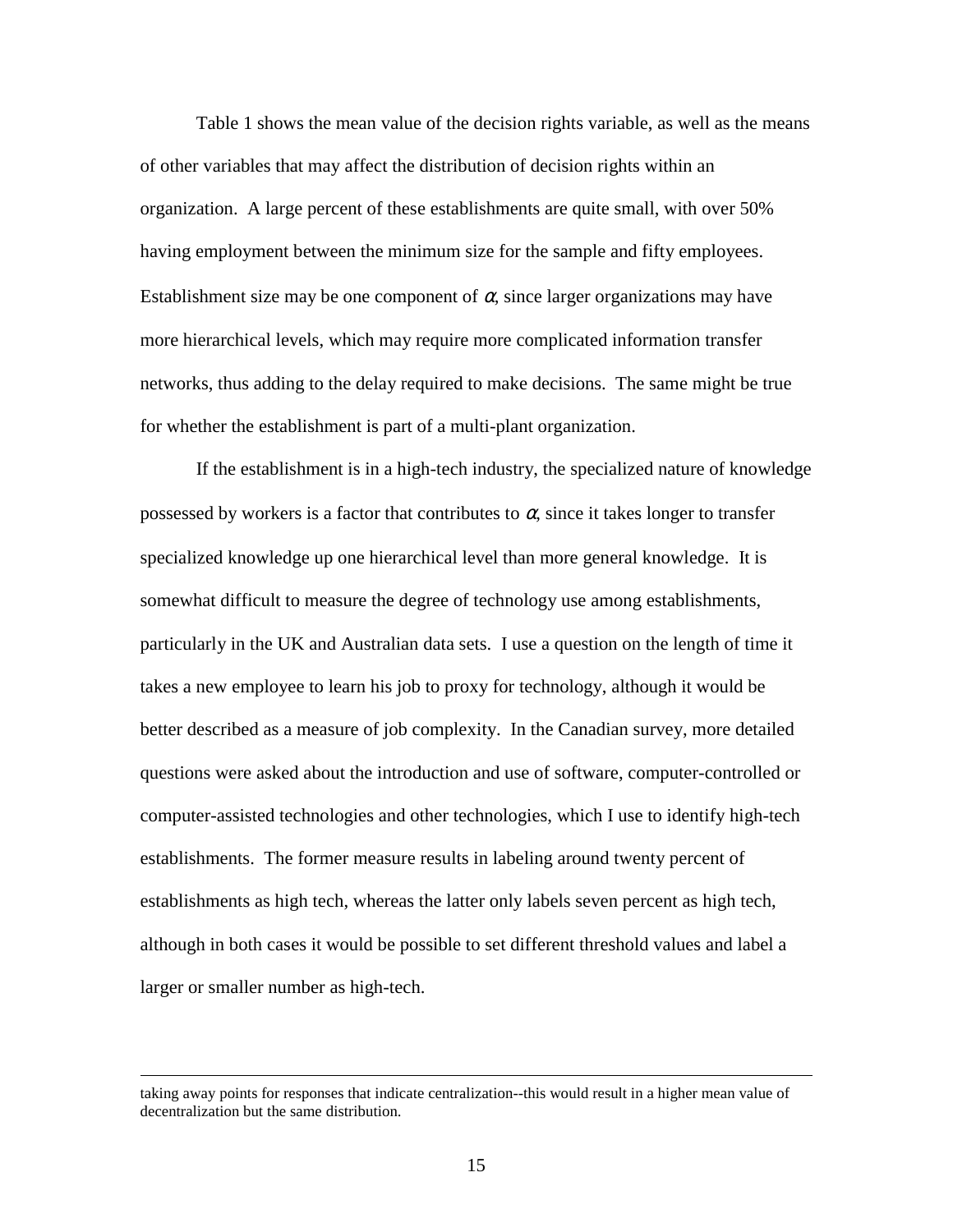A high use of information technologies reduces the decision-making delay by speeding the collection and transfer of information. At the same time, IT capital is sometimes used to monitor workers, making agency costs lower. Thus, IT may be a component of both  $\alpha$  and  $\gamma$ . The Australian survey contains a question on whether the establishment has recently adopted any new information technology, and a similar question regarding new software exists in the Canadian data.

 The age of the establishment may affect the distribution of decision rights. The delay costs should be lower in an older organization, because the decision-makers have more experience and have more well-established channels for transmitting information. At the same time, however, agency costs should also be lower since workers have had more time to become familiar with the organization's objectives, priorities and manner of doing business. Table 1 shows the age distribution of establishments in the three samples. The significantly lower age for the Canadian group results from the inclusion of very small establishments, which are not included in either the UK or Australian data.

Unions are likely to increase the decision-making delay, since issues must often be negotiated with the union prior to the decision being made. At the same time, unions may increase agency costs, since the union often has quite different objectives from the management. The degree of unionization varies considerably across these three data sets, with a rate of only five percent of employees in Canadian establishments, twenty-one percent in the UK and over forty percent in Australia. Part of these differences are again due to the size restrictions imposed in the sampling framework, although not all.

The competitiveness of the establishment's output and input markets affects the price of delay,  $\varphi$ . In a more competitive market, the organization must respond to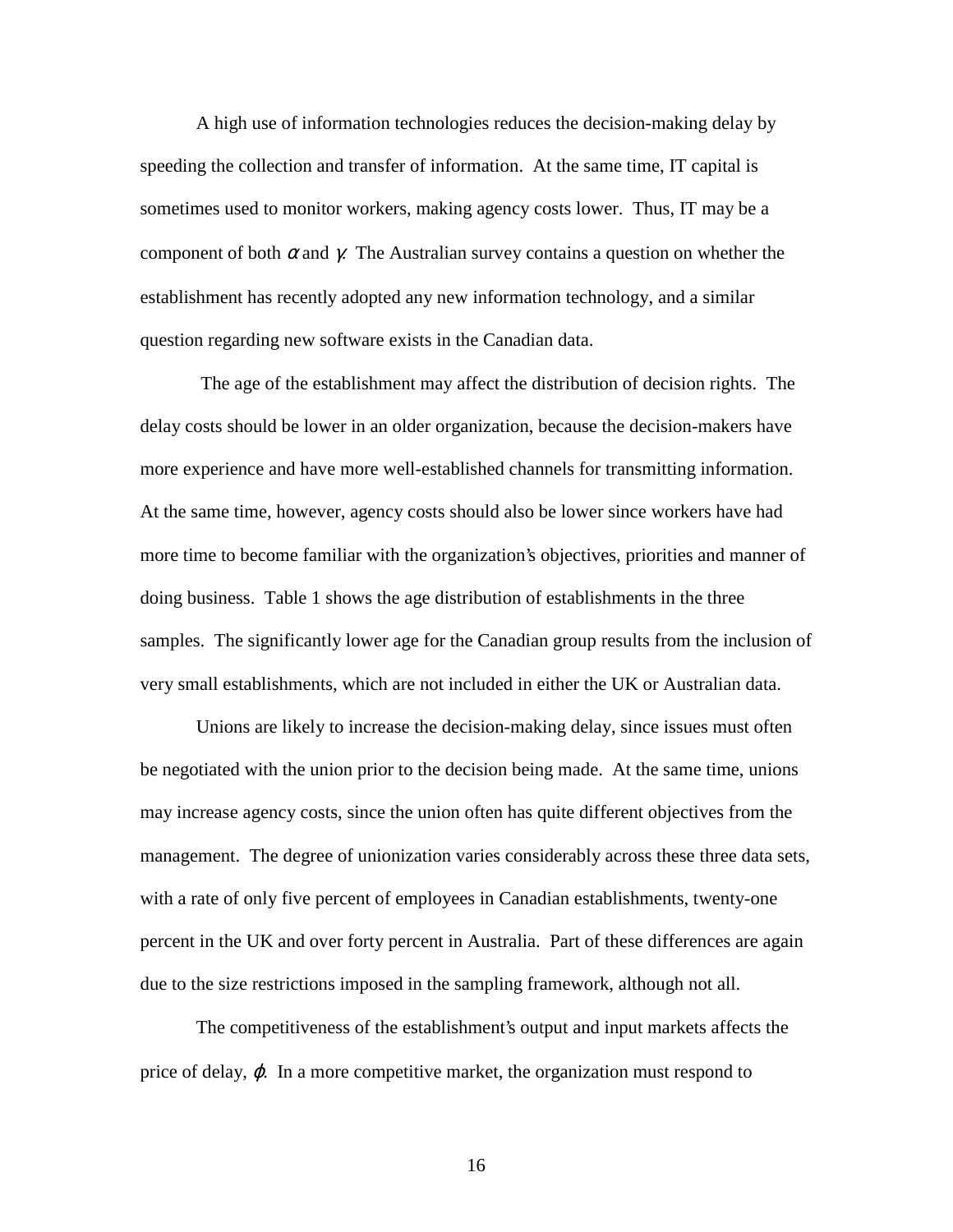demand and supply changes more quickly. The time it takes to transfer information to a more senior decision-maker will be very costly in terms of lost opportunities. A large share of the establishments--over 70% in the UK, 50% in the Australian data and 24% in the Canadian survey--face "intense" or "strong" market competition. According to the theory, those firms facing greater competition should have greater decision rights at the worker level. In the next section, I present the empirical strategy and results from these three data sources.

#### **Empirical Methodology and Results**

 To determine how these establishment characteristics affect the distribution of decision rights, I estimate the following empirical model:

$$
DR_i = f(union_i, Mkt_i, Tech_i, Size_i, Age_iMulti_i, Ind_i)
$$
\n
$$
(7)
$$

where  $DR_i$  is the decision rights index in establishment *i*; *union<sub>i</sub>* is the percent of workers who are members of a union; *Mkt<sub>i</sub>* is a vector that includes indicators for whether the establishment faces "intense", " strong" or "some or limited" competition; *Techi* includes an indicator for whether *i* is a high-tech establishment, as well as indicators for whether the establishment has recently adopted new technologies and/or new products or new information technologies; *Size<sub>i</sub>* is a vector of establishment size indicators, as measured by total employment; *Age<sub>i</sub>* is a vector of establishment age indicators, in years; *Multi<sub>i</sub>* is an indicator for whether the establishment is part of a larger organization; and *Ind<sub>i</sub>* is a vector of available industry variables--the number of such variables varies between data sets.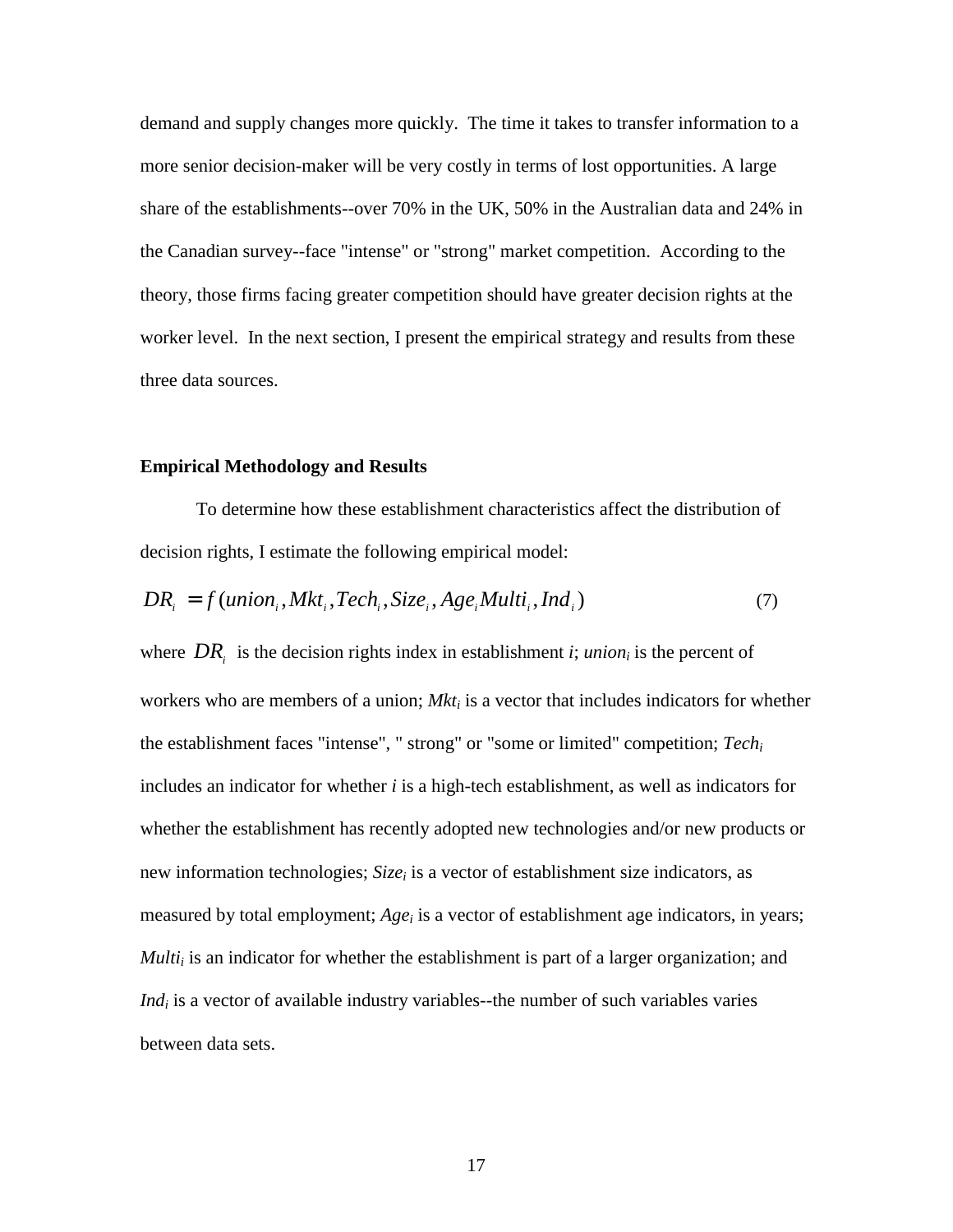The results of ordinary least squares estimation of this model for the three data sets are given in Table 2. In general, positively signed coefficients indicate that the independent variable is associated with increased decentralization of decision rights. Among the variables that test the predicted relationship between  $\varphi$  and  $d$ , the results are somewhat supportive of the hypothesis that the price of delay increases the decentralization of decision rights. In all three countries, coefficients are larger (and positive) for indicators of greater competition, relative to the coefficient for the "some/limited" competition variable, although none are statistically significant at a 95 percent confidence interval.

Among the variables that potentially increase  $\alpha$ , results are somewhat mixed. Size is inversely related to *d*--confirming that in larger companies, where information transmission can be much slower, decisions are more likely to be made by senior management. Results on the technology variables strongly indicate that establishments with new or intensive technology investments are likely to decentralize decision-making. Unionization presents a less clear pattern--with some evidence that decision rights are more decentralized in highly unionized establishments in Canada, but no such result in the U.K. or Australia. It is important to keep in mind, however, that the survey questions are asked of senior human resources management, whose opinions about the distribution of decision rights may be affected by whether or not the company is unionized. Finally, results on age are fairly weak and do not seem to affect the location of decision rights much. This was not wholly unpredicted, however, since although information transmission might be faster in older establishments, agency costs might also be lower, suggesting offsetting effects on the location of decision rights. Taken on the whole, these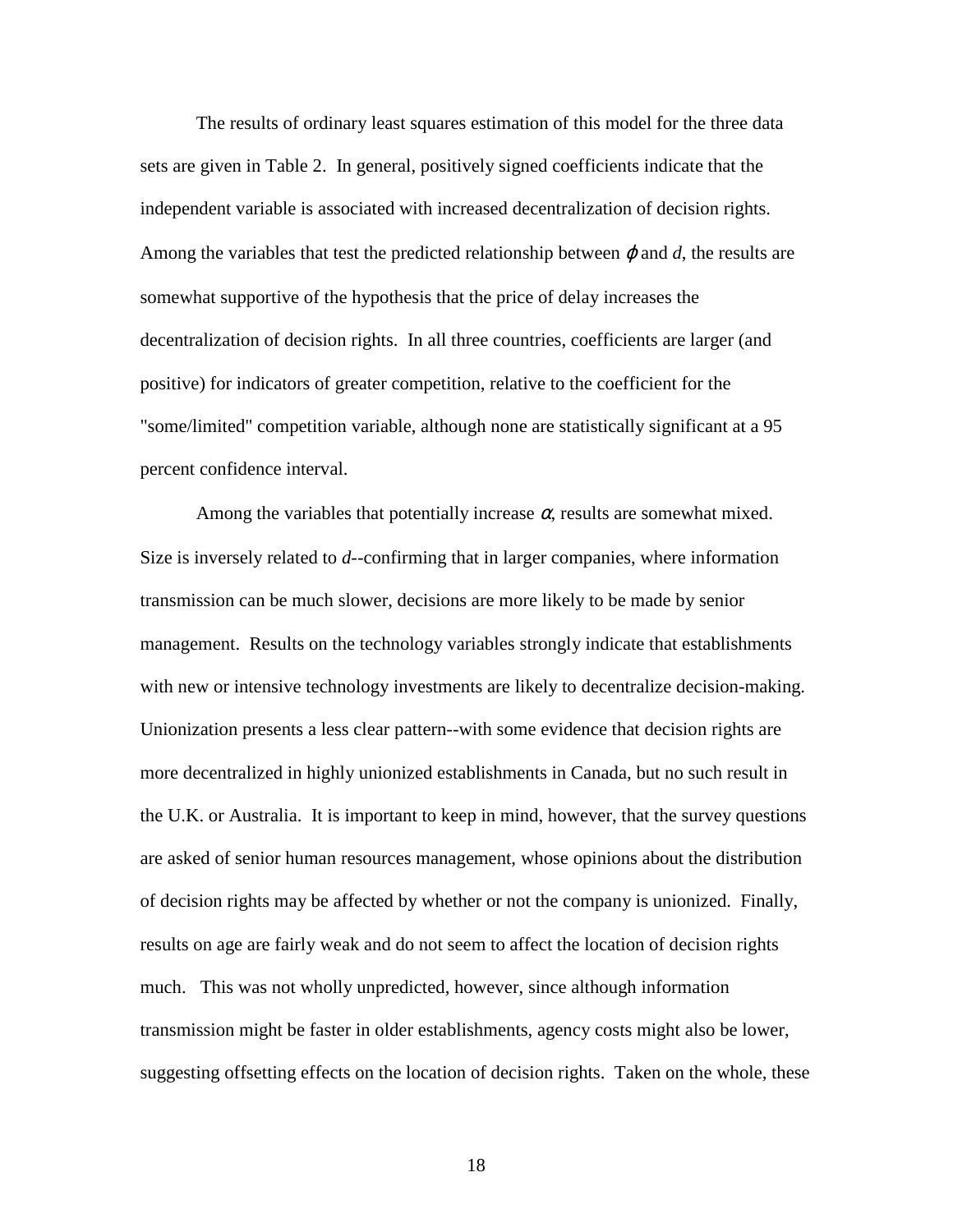results suggest that  $\alpha$  -- establishment characteristics that increase decision-making delay-- are positively related to decentralized decision-making.

With these data it is rather difficult to identify independent proxies for  $\gamma$ . Age and information technologies are both also features of  $\alpha$ , and it is not possible to divide the result into that attributable to agency costs. Thus it is not possible to measure the effect of establishment characteristics that affect agency costs on the optimal location of decision rights.

 One concern with using a dependent variable that indexes a large number of diverse questions on decision-making is that an organization makes many different types of decisions, and the process of choosing an optimal decision-making location within the hierarchy may not be the same for all types of decisions. To address this issue, I break down the decision-making questions into four groups: those that pertain to (1) paysetting, (2) other personnel issues, (3) policies and long-term planning, and (4) production decisions. Complete details of the questions used for each type of decision are included in the appendix. This creates four separate dependent variables in each data set, with the exception of the Canadian data set, which did not contain information on pay decisions.

I estimate the same model as previously. Results of these estimations are in Tables 3-6. Pay decisions are likely to be decentralized among establishments in more competitive markets, those with high tech or new tech, those in multi-plant organizations, and those that have less union participation. Size is a much less important determinant of decentralized pay decision-making. For other personnel decisions, however, unionization and the competitiveness of the market are less important, with technology and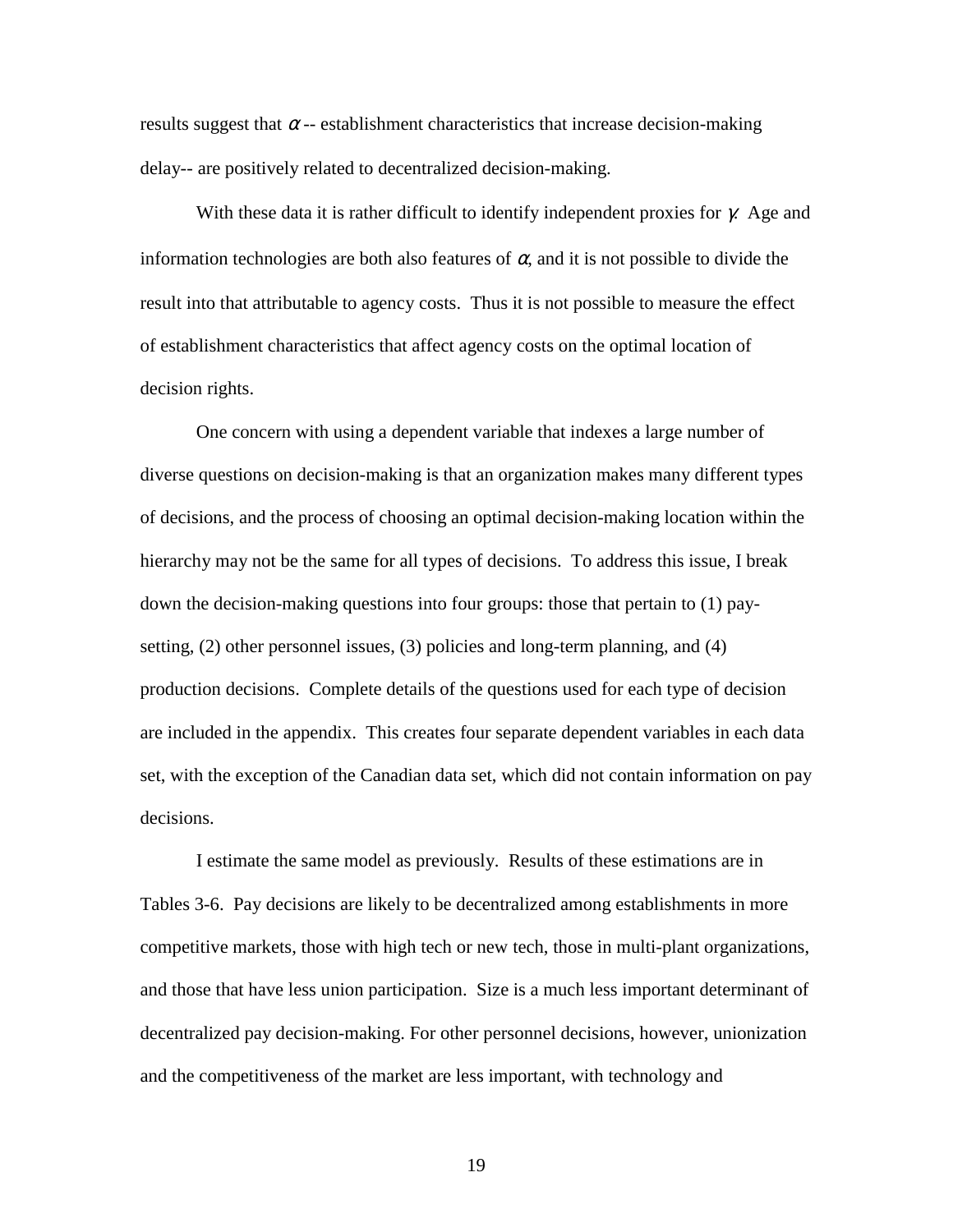establishment size the important determinants. Factors affecting the location of policy and long-term planning decisions are very similar to those affecting overall decisions- competition (weakly), technology and establishment size. Results for production decisions are somewhat mixed. In the U.K., the variables that have affected other decisions are not significant in the case of production decisions. In the other two data sets, however, we see similar patterns of decentralization among larger establishments, those using high tech or new tech, and those in more competitive settings. Unionization is positively correlated with decentralization in the Canadian data set. Thus, while there are some differences across types of decisions, the patterns are largely similar.

 These characteristics of the organization such as size, age, industry and unionization do seem to explain some of the choice of distribution of decision rights. At the same time, researchers have noted that the adoption of other human resource practices can affect the organizational structure of the workplace--in particular, many might be considered components of  $\gamma$ . These choices are, however, endogenous to the choice of decision location. As an example, if we observe a correlation between high employee decision rights and adoption of profit sharing, we cannot know whether profit-sharing plans are adopted in order to provide the right incentives to those decision-making employees or whether those employees used their decision rights to obtain a profit sharing plan. Thus we cannot infer causality from an observed correlation between decentralization and any complementary human resource practice. This does not prevent us from exploring which practices are in fact correlated with a particular distribution of decision rights.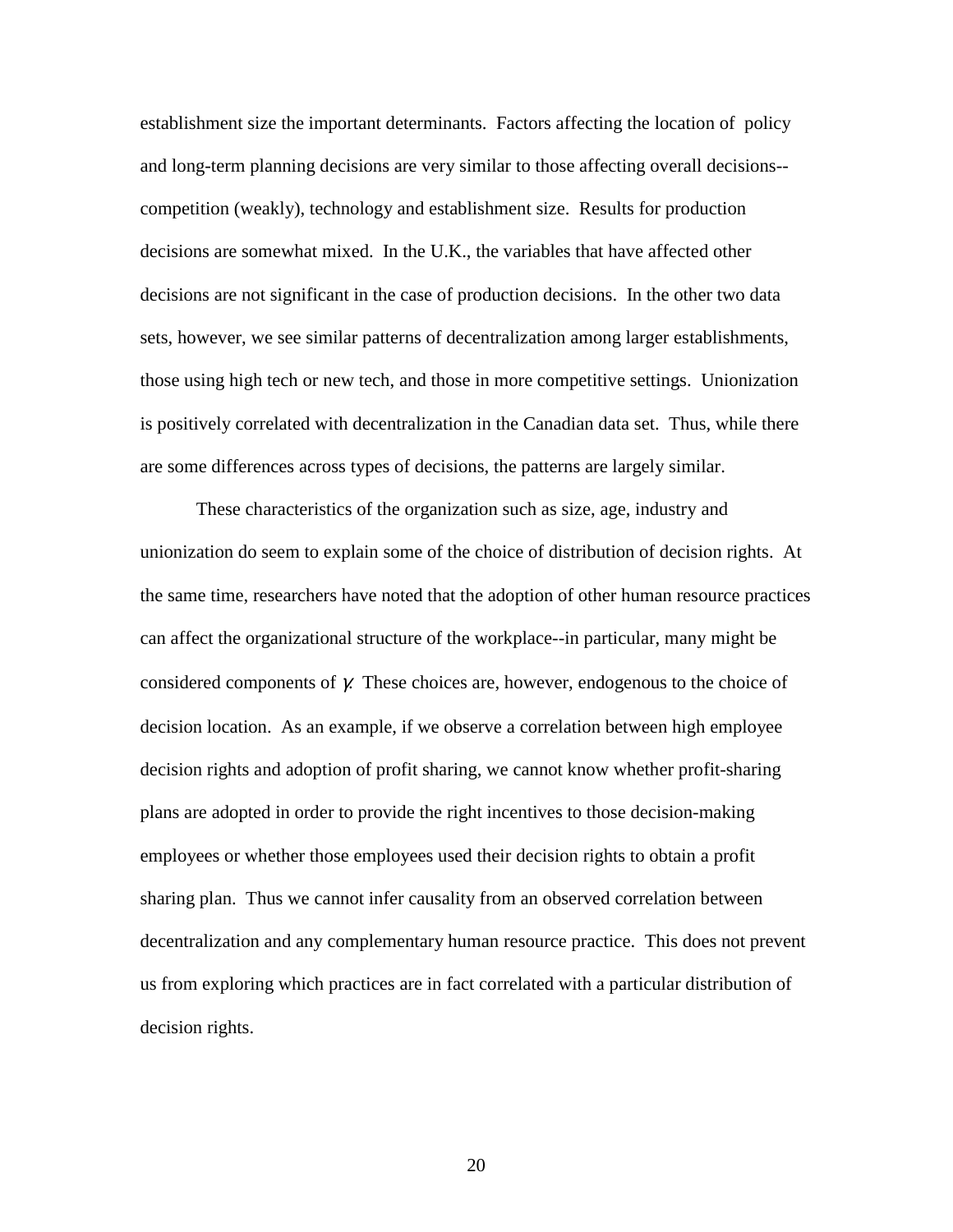Recruiting and training practices may be important because they reduce agency costs. In these data, measurable practices include whether hiring is primarily done from within, whether extensive pre-employment screening is used, and whether the company provides a high amount of formal and/or on-the-job training. Similarly, incentive pay programs tie worker outcomes to desired establishment or corporate outcomes, and thus can be used to reduce agency costs. All three data sets contain information on the presence of individual and group incentive pay programs, profit-sharing, ESOPs and other bonus systems. Another way to reduce agency problems is by monitoring workers through formal appraisals, benchmarking and skill auditing. Communications practices can be adopted to speed the transfer of information to a senior decision-maker. This includes the presence of quality circles, total quality management programs and even suggestion boxes. Family-friendly practices, such as extended leave, maternal or paternal leave, on-site or subsidized child-care could reduce agency costs, and other researchers such as Osterman (1994) have linked family-oriented establishments to workplace transformations. The use of contract and temporary workers may be related to the optimal location of decision rights, especially if those types of workers are employed by an organization that faces greater uncertainty necessitating faster decision-making. Finally, affirmative action policies may affect the distribution of decision rights, since by design they restrict hiring and firing decisions.

 To examine these correlations, I estimate the following model:  $Pr(hrp_i) = f(DR_i, union, Mkt, Tech, Size_i, Age, Multi, Ind_i)$  (8)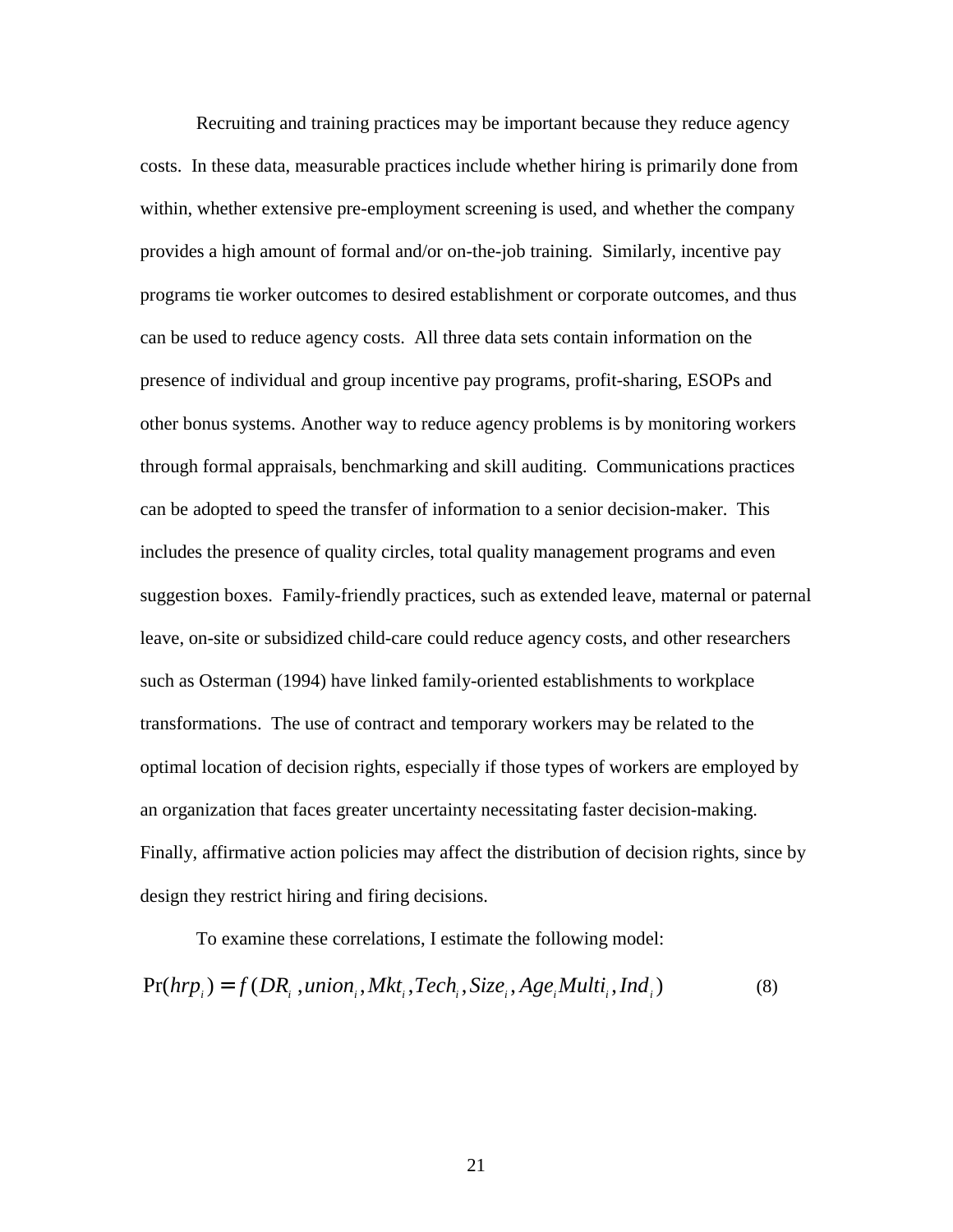where *hrp<sub>i</sub>* is a particular human resource practice, such as individual pay-forperformance or formal appraisals, and the remaining variables are defined as before<sup>8</sup>.

Results of this estimation are in Table 7. Each cell in the table represents the coefficient on the decision rights variable $9$  in the above model. Training practices are strongly correlated with decentralization of decision-making, but recruitment practices are not. Various types of incentive pay plans are correlated with higher decision rights of employees. The same is true for the use of monitoring tools, which may support the notion that steps an organization takes to reduce agency costs are complementary with increasing the autonomy and decision rights of individuals who are in the lower rungs of the hierarchical ladder. The results on practices that increase communication do not match the results from other components of  $\alpha$ -in this case, a factor that can increase the speed or quality of information transmission is associated with increased decentralization. Affirmative action policies are weakly associated with increased decision rights for employees and supervisors. The use of contract and temp workers is strongly correlated with decentralized decision-making, which might further support the importance of decentralizing when decisions must be made quickly under uncertainty and competition. Family policies are not correlated with the location of decision rights.

While we cannot infer causality from these estimations, for the most part the results do not contradict those obtained from estimation of model (7). Uncertainty and competition, and tools used to deal with that uncertainty are associated with an increase

 $\overline{a}$ 

<sup>&</sup>lt;sup>8</sup> Given that this only measures a correlation, I could just as easily keep the decision rights index as the

dependent variable, and add the human resource practice to the list of right-hand side variables.<br><sup>9</sup> This table reflects only the correlation between the overall decision rights decentralization variable and the human resources practices. Results by type of decision are available from the author, but they do not differ greatly across types of decisions with the exception that pay decision decentralization is not strongly correlated with most of the practices.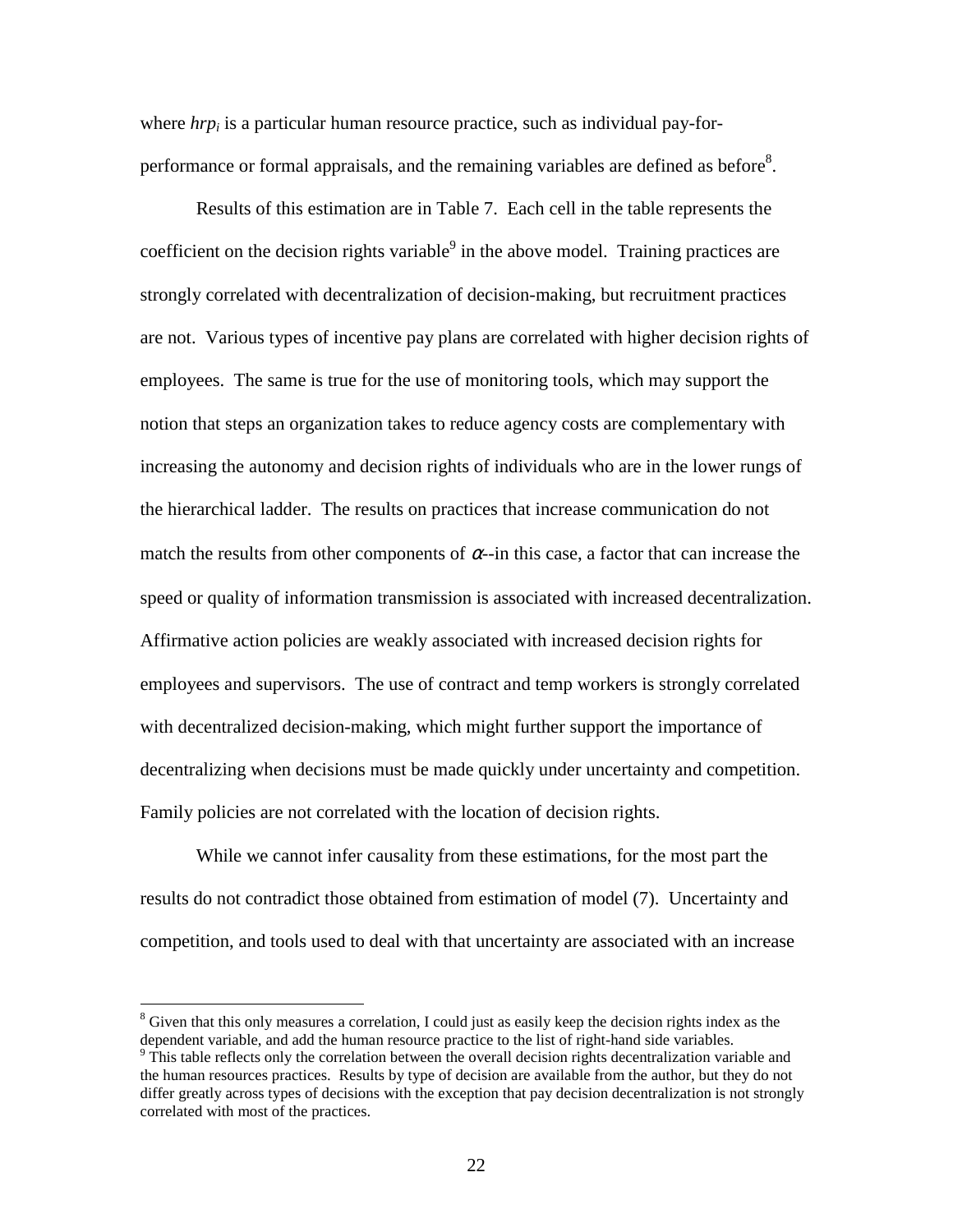in decentralized decision-making. Factors that exogenously or endogenously result in lower agency costs are also correlated with decisions increasingly being made below the top of the hierarchy. It is difficult to measure the speed of information flow in an organization or to identify features that increase that speed; this is not something that can be well addressed with these data.

### **Conclusion**

 In this paper, I provide a simple model of the optimal location of decision rights, loosely based on Jensen and Meckling (1990). The model suggests that there is a tradeoff between the costs of delaying a decision that result if a senior manager must accumulate relevant information and the agency costs that result if someone lower in the hierarchy makes the decision. The extent to which this results in a different optimal choice depends upon the cost of delays, as well as organizational characteristics that affect the length of the delay and the size of agency costs. Using data sets from the UK, Australia and Canada, I created indices to measure the decentralization of decision rights from extensive questions on the decision-making practices of establishments. These questions also allow us to learn about what types of decisions are decentralized in an organization, and what characteristics of the establishment affect the balance of power among agents.

 I find that factors such as market competitiveness, which raise the price of delay, do move the optimal location of decision rights down toward the bottom of the hierarchy. This confirms the main prediction of the model. Additionally, I find evidence that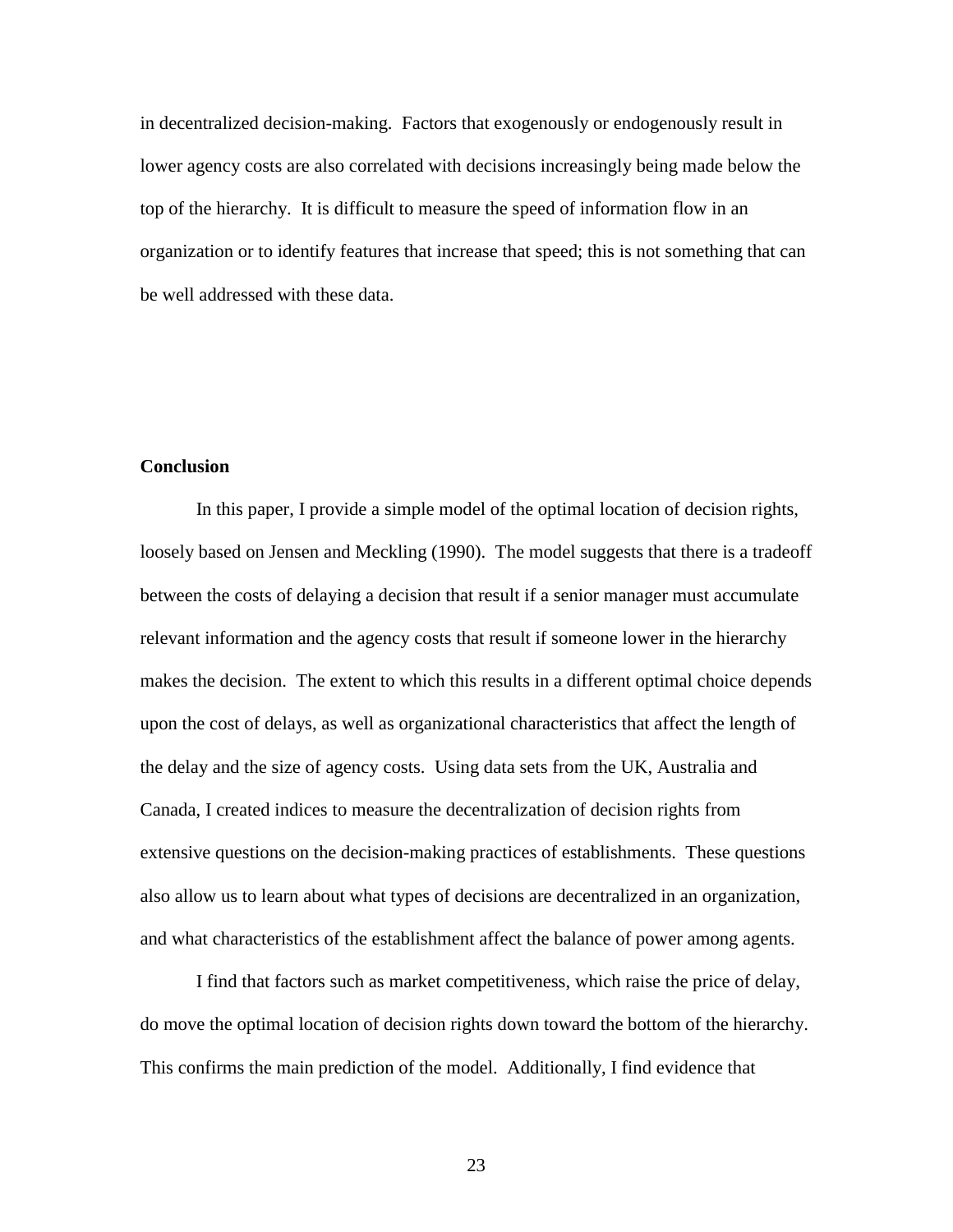establishment characteristics that increase the length of decision-making delays also increase the decision rights of those at the bottom of the hierarchy. Finally, I find a clear relationship between endogenous firm choices that reduce agency costs and higher decision rights of those in the bottom tiers.

 I argue in this paper that understanding the effect of organizational capital on an establishment's production must be more than counting which workplace practices the establishment uses. Instead these practices may be tools the organization employs to achieve its optimal distribution of decision rights--whether it will retain greater control at the top of the hierarchical structure or distribute that control to other agents. This is a first attempt to consider what identifiable establishment characteristics affect that optimal distribution and what practices are complements to such a distribution. In future work, I hope to examine whether there is a systematic difference in productivity that results from this choice of decision rights.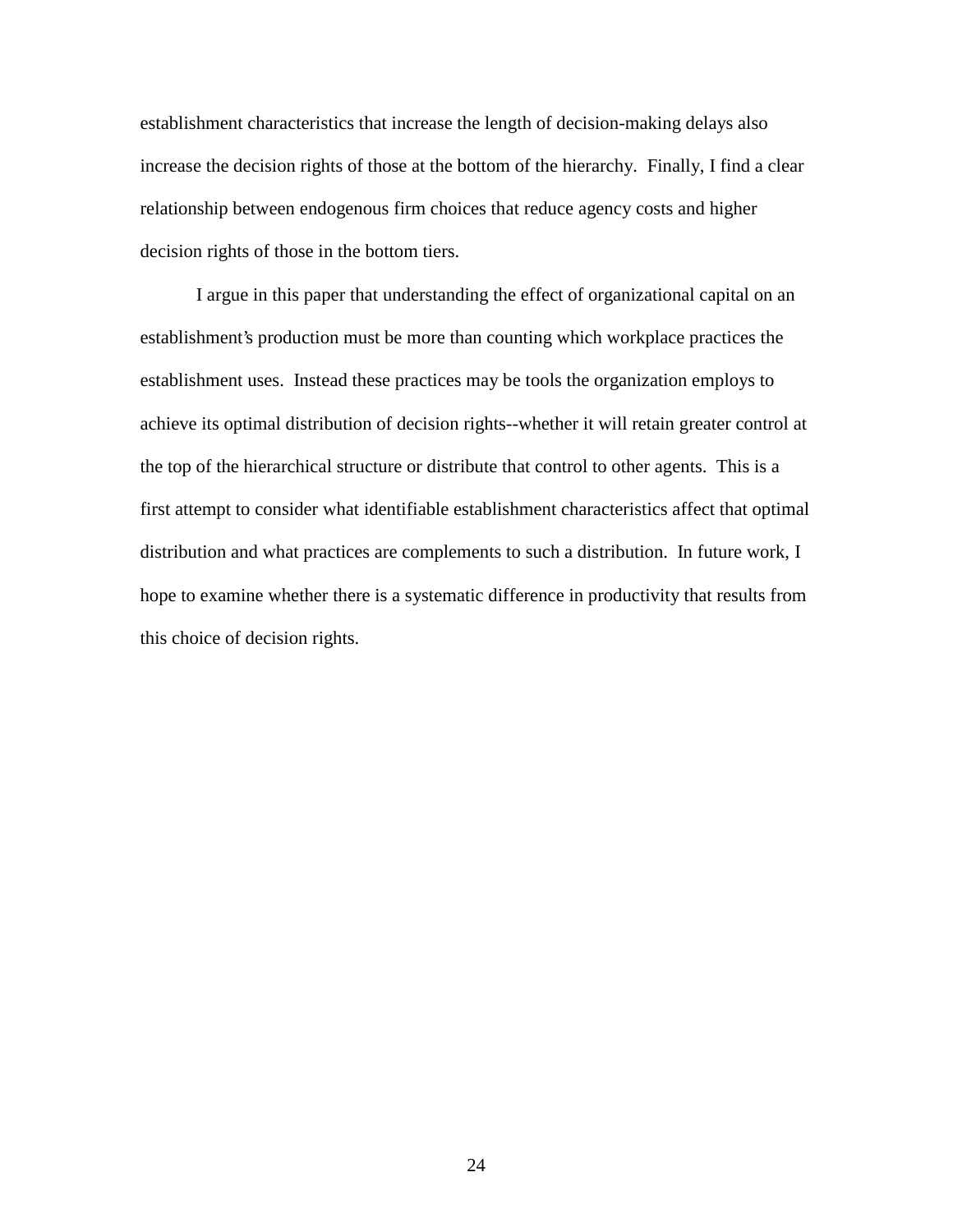#### **References**

Aghion, Philippe and Jean Tirole (1997). "Formal and Real Authority in Organizations," *The Journal of Political Economy*, 105, 1-29.

Aoki, Masahiko (1986). "Horizontal vs. Vertical Information Structure of the Firm," *American Economic Review*, 76, 971-983.

Athey, S. Gans, J., Schaefer, S. and Stern, S. (1994). "The Allocation of Decisions in Organizations." *Mimeo, Stanford University*.

Batt, Rosemary (1999). "Work Organization, Technology, and Performance in Customer Service and Sales," *Industrial and Labor Relations Review*, 52, 539-64.

Black, Sandra and Lisa Lynch (1996). "Human Capital Investments and Productivity," *American Economic Review*, 86, 263-67.

Black, Sandra and Lisa Lynch (2001). "How to Compete: The Impact of Workplace Practices and Information Technology on Productivity," *Review of Economics and Statistics*, 83, 434-45.

Cappelli, Peter and William Carter (2000). "Computers, Work Organization and Wage Outcomes," NBER Working Paper 7987.

Cappelli, Peter and David Neumark (2001). "Do 'High Performance' Work Practices Improve Establishment-Level Outcomes?" *Industrial and Labor Relations Review*, 54, 737-75.

Carter, Martin J. (1995). "Information and the Division of Labour: Implications for the Firm's Choice of Organization," *The Economic Journal*, 105, 385-97.

Chandler, Alfred Dupont (1962). *Strategy and Structure: Chapters in the History of the Industrial Enterprise*. Cambridge, Mass.: MIT Press.

Fama, Eugene and Michael C. Jensen (1983). "Agency Problems and Residual Claims," *Journal of Law and Economics*, 26, 327-49.

Gittleman, Maury, Michael Horrigan and Mary Joyce (1998). "'Flexible' Workplace Practices: Evidence from a Nationally Representative Survey," *Industrial and Labor Relations Review*, 52, 99-115.

Hayek, F.A. (1945). "The Use of Knowledge in Society," *American Economic Review*, 35, 519-30.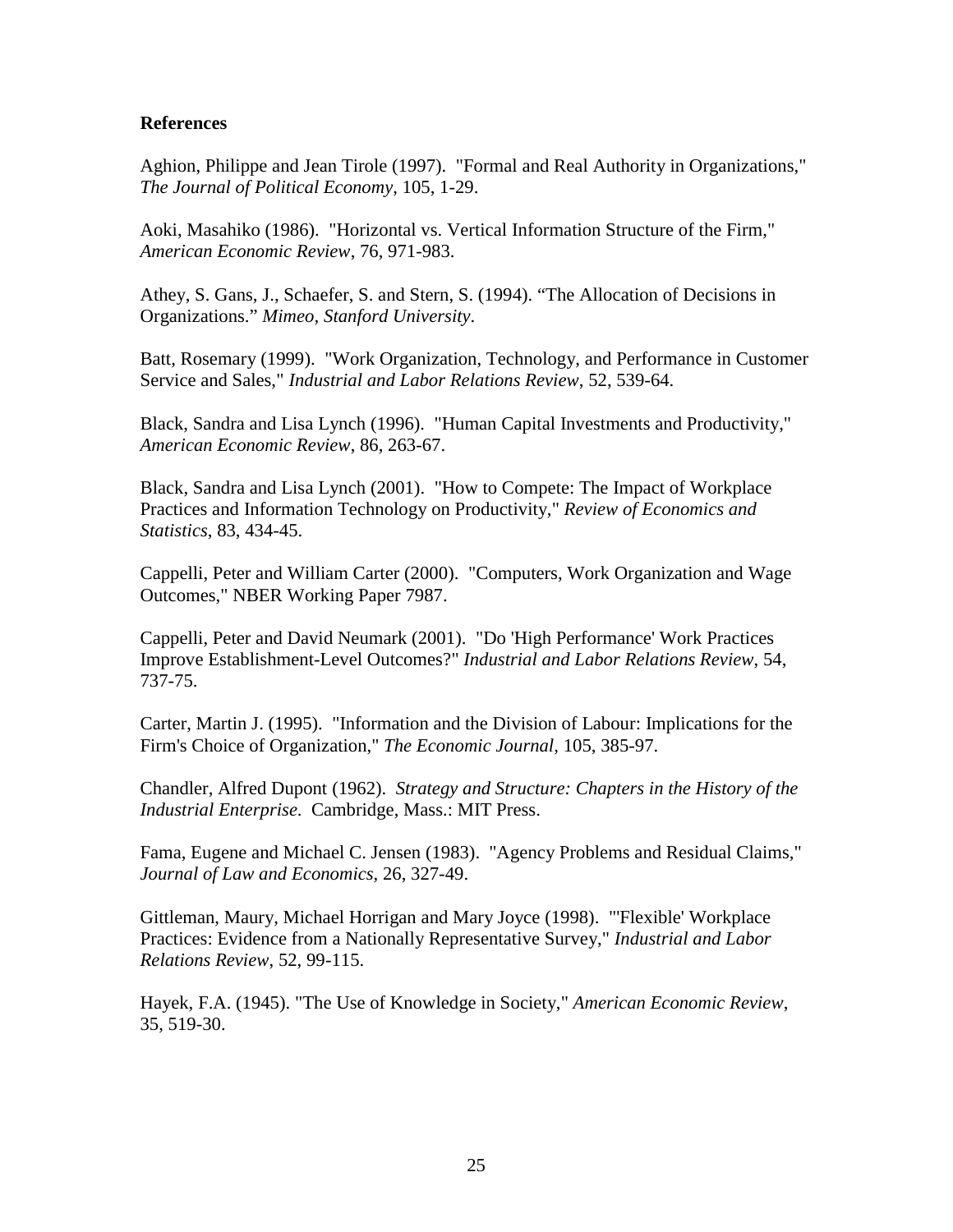Ichniowski, Casey and Kathryn Shaw (1995). "Old Dogs and New Tricks: Determinants of the Adoption of Productivity-Enhancing Work Practices," *Brooking Papers on Economic Activity: Microeconomics*, 1-65.

Ichniowski, Casey, Kathryn Shaw and Giovanna Prennushi (1997). "The Effects of Human Resource Management Practices on Productivity: A Study of Steel-Finishing Lines," *American Economic Review*, 87, 291-313.

Jensen, Michael C. and William H. Meckling (1990). "Specific and General Knowledge and Organizational Structure," in *Contract Economics*, Lars Werin and Hans Wijkander, eds. Oxford: Blackwell (1992), pp. 251-74.

MacDuffie, John Paul (1995). "Human Resource Bundles and Manufacturing Performance: Organizational Logic and Flexible Production Systems in the World Auto Industry," *Industrial and Labor Relations Review*, 48, 197-221.

March, James and Herbert Simon (1958). *Organizations*. New York: John Wiley and Sons.

Osterman, Paul (1994). "How Common is Workplace Transformation and Who Adopts It?" *Industrial and Labor Relations Review*, 47, 173-88.

Pil, Frits K. and John Paul MacDuffie (1996). "The Adoption of High-Involvement Work Practices," *Industrial Relations*, 35, 423-55.

Radner, Roy (1992). "Hierarchy: The Economics of Managing," Journal of Economic Literature, 30, 1382-1415.

Radner, Roy and Timothy Van Zandt (1992). "Information Processing in Firms and Returns to Scale," *Annales d'Economie et de Statistique*, 25/26, 265-98.

Womack, James P., David T. Jones and Daniel Roos (1990). *The Machine That Changed the World*. New York: Rawson Associates.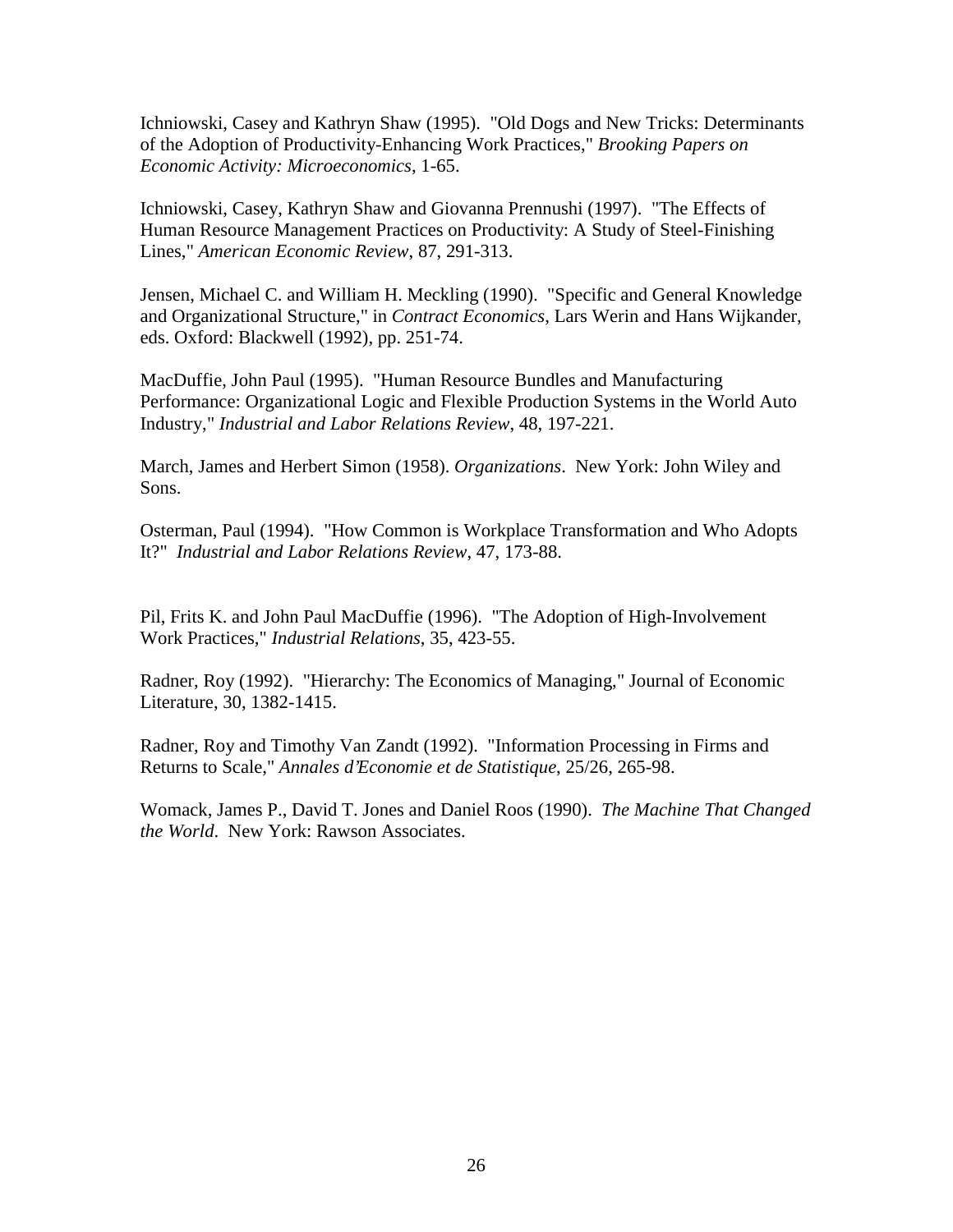**Figure 1. The trade-off between costs owing to inconsistent objectives and costs owing to poor information as a decision right is moved further from the CEO's office in the hierarchy.** 



This figure was reproduced with permission of Michael Jensen from Jensen and Meckling (1990).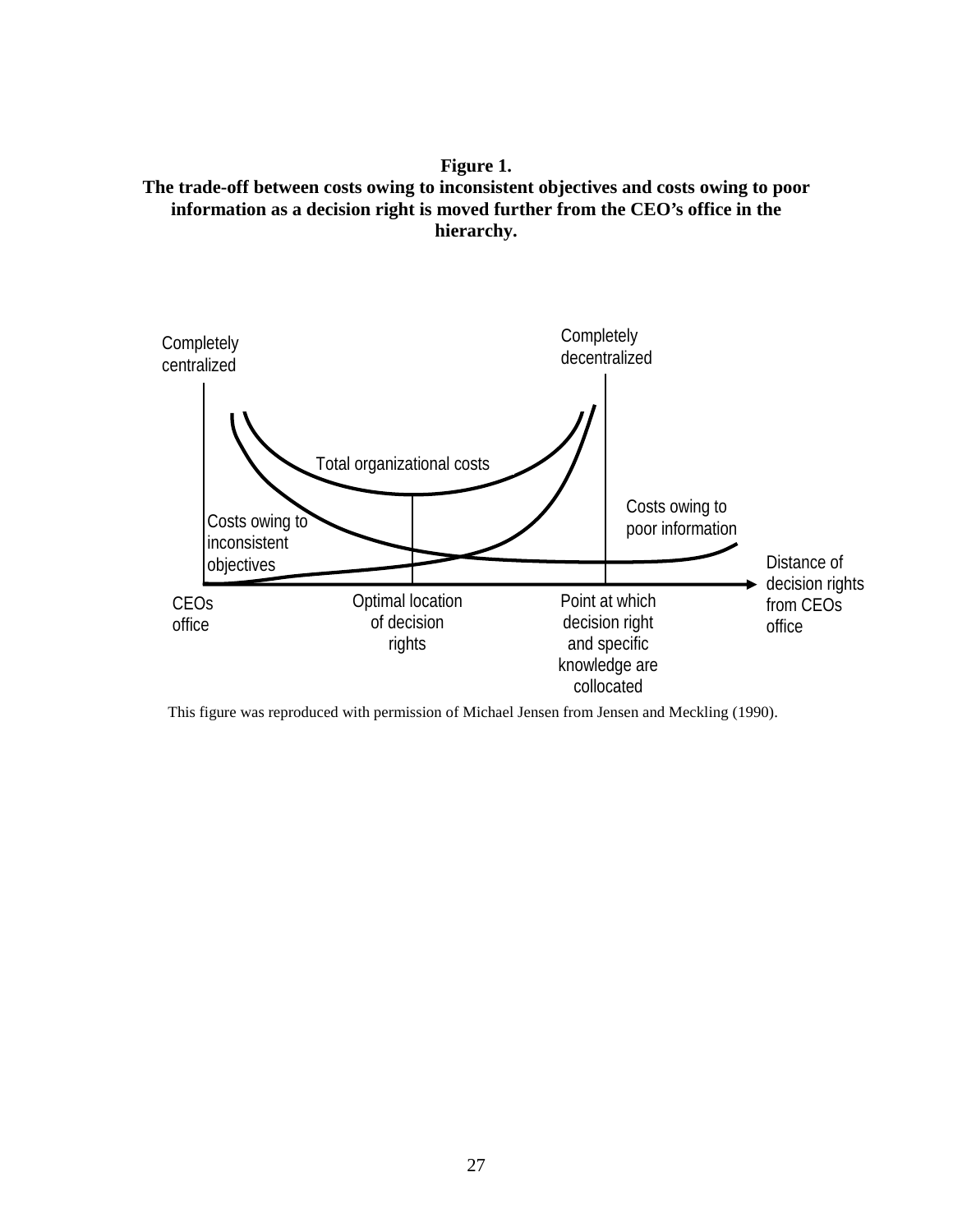| Table 1.<br><b>Summary statistics</b> |             |              |            |
|---------------------------------------|-------------|--------------|------------|
|                                       | <b>WERS</b> | <b>AWIRS</b> | <b>WES</b> |
|                                       | NZ<br>ZN    |              |            |
| <b>Decision Rights</b>                | .2950       | .1879        | .1563      |
| $Size < 25$ employees                 | .4937       | .1002        | .9011      |
| Size 25-49 employees                  | .2585       | .4027        | .0557      |
| Size 50-99 employees                  | .1309       | .2734        | .0243      |
| Size 100-249 employees                | .0742       | .1600        | .0132      |
| Size $500+$ employees                 | .0142       | .0230        | .0025      |
| Age $<$ 5 years                       | .0885       | .1244        | .2889      |
| Age 5-9 years                         | .1828       | .1708        | .2014      |
| Age 20+ years                         | .4772       | .4861        | .2408      |
| Unionization                          | .2102       | .3775        | .0518      |
| High Tech                             | .2073       | .2079        | .0703      |
| New Tech                              | .6764       | .2886        | .2383      |
| New IT                                |             | .4611        | .2358      |
| New Product                           | .4642       |              | .3269      |
| <b>Intense Competition</b>            | .4087       | .2770        | .2399      |
| <b>Strong Competition</b>             | .3257       | .2813        |            |
| Some/Limited Competition              | .1239       | .0552        | .3046      |
| Part of Multi-Plant Org.              | .3136       | .7723        |            |
| <b>Number of Observations</b>         | 1759        | 1828         | 6351       |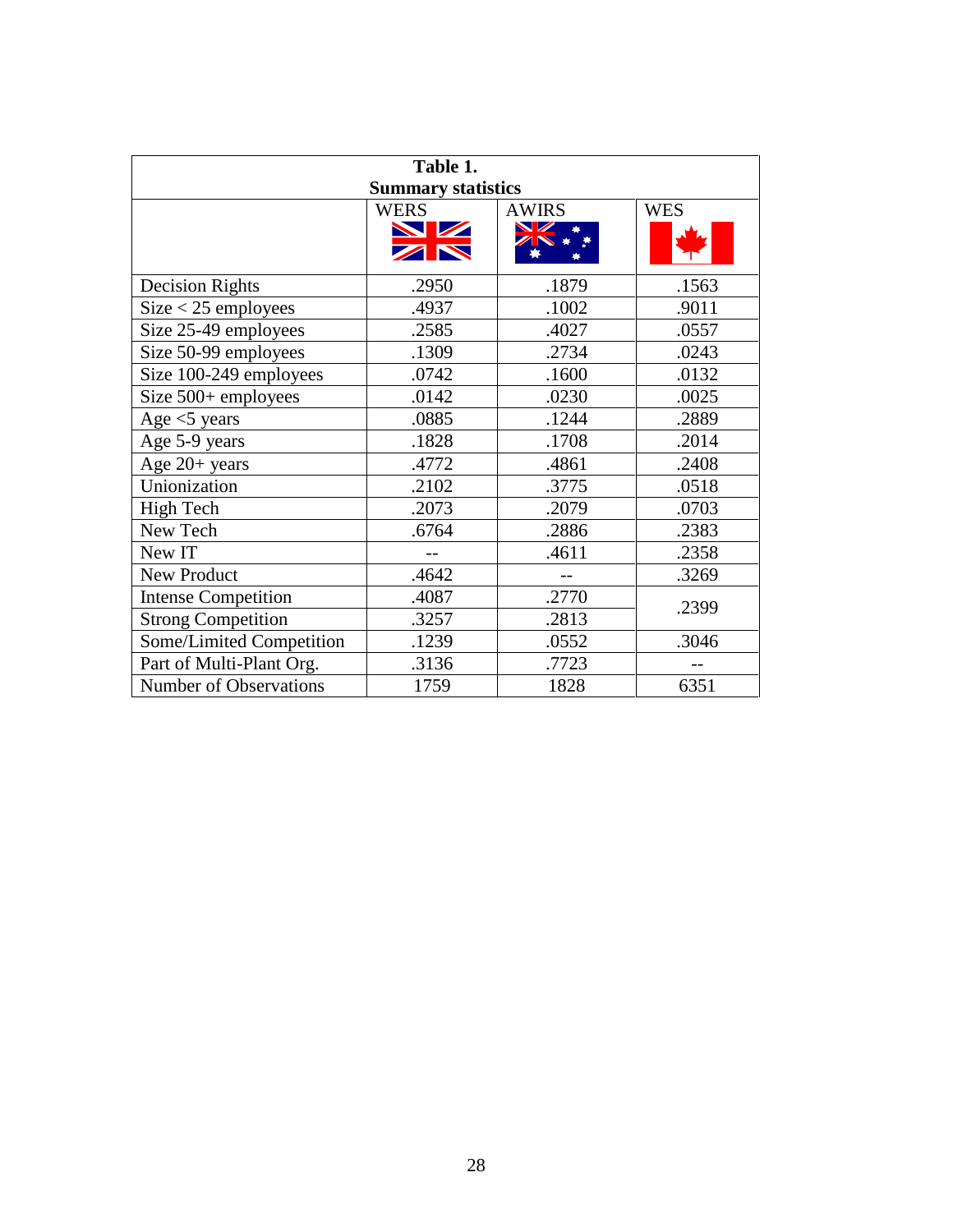| Table 2.<br>Effect of establishment characteristics on distribution of<br>decision rights in three data sets                       |                                 |                     |                       |
|------------------------------------------------------------------------------------------------------------------------------------|---------------------------------|---------------------|-----------------------|
|                                                                                                                                    | <b>WERS</b>                     | <b>AWIRS</b>        | <b>WES</b>            |
|                                                                                                                                    | <b>NZ</b><br>ZN                 | $\mathbb Z$         |                       |
| Unionization                                                                                                                       | .0003                           | $-.0220$            | .0729                 |
|                                                                                                                                    | (.0002)                         | (.0117)             | (.0310)               |
| <b>Intense Competition</b>                                                                                                         | .0327<br>(.0184)                | .0158<br>(.0148)    | .0231                 |
| <b>Strong Competition</b>                                                                                                          | .0166<br>(.0171)                | $-.0025$<br>(.0143) | (.0154)               |
| Some/Limited Competition                                                                                                           | .0085                           | $-.0093$            | $-.0102$              |
|                                                                                                                                    | (.0217)                         | (.0210)             | (.0131)               |
| High Tech                                                                                                                          | .0208                           | .0055               | .2667                 |
|                                                                                                                                    | (.0173)                         | (.0081)             | (.0764)               |
| New Tech                                                                                                                           | $.0414$ <sup>*</sup>            | .0154               | .0132                 |
|                                                                                                                                    | (.0127)                         | (.0080)             | (.0126)               |
| <b>New Product</b>                                                                                                                 | $.0318$ <sup>2</sup><br>(.0116) |                     | .0104<br>(.0125)      |
| New IT                                                                                                                             |                                 | .0162<br>(.0070)    | $-.0170$<br>(.0156)   |
| $Size < 25$ employees                                                                                                              | $-.1050^{\circ}$                | $-.0504$            | $-.1671$ <sup>*</sup> |
|                                                                                                                                    | (.0168)                         | (.0156)             | (.0266)               |
| Size 25-49 employees                                                                                                               | $-.0877$ <sup>*</sup>           | $-.0627$            | $-.0780$              |
|                                                                                                                                    | (.0186)                         | (.0122)             | (.0294)               |
| Size 50-99 employees                                                                                                               | $-.0747$ <sup>*</sup>           | $-.0591$            | $-.0532$ <sup>*</sup> |
|                                                                                                                                    | (.0156)                         | (.0124)             | (.0268)               |
| Size 100-249 employees                                                                                                             | $-.0354$                        | $-.0259$            | $-.0240$              |
|                                                                                                                                    | (.0152)                         | (.0121)             | (.0269)               |
| Size $500+$ employees                                                                                                              | .0223                           | .0146               | $-.0046$              |
|                                                                                                                                    | (.0172)                         | (.0158)             | (.0287)               |
| Age $<$ 5 years                                                                                                                    | .0892                           | .0091               | .0170                 |
|                                                                                                                                    | (.0374)                         | (.0121)             | (.0160)               |
| Age 5-9 years                                                                                                                      | .0046                           | .0145               | .0116                 |
|                                                                                                                                    | (.0169)                         | (.0111)             | (.0141)               |
| Age $20+$ years                                                                                                                    | $-.0053$                        | .0107               | .0237                 |
|                                                                                                                                    | (.0131)                         | (.0092)             | (.0149)               |
| Multi-plant                                                                                                                        | $-.0061$<br>(.0149)             | .0243<br>(.0102)    |                       |
| $R^2$                                                                                                                              | .1721                           | .1499               | .1272                 |
| Number of observations                                                                                                             | 1396                            | 1814                | 5422                  |
| Standard errors in parentheses. * and ** indicate significance at 1% and 5%<br>respectively. Regressions include industry dummies. |                                 |                     |                       |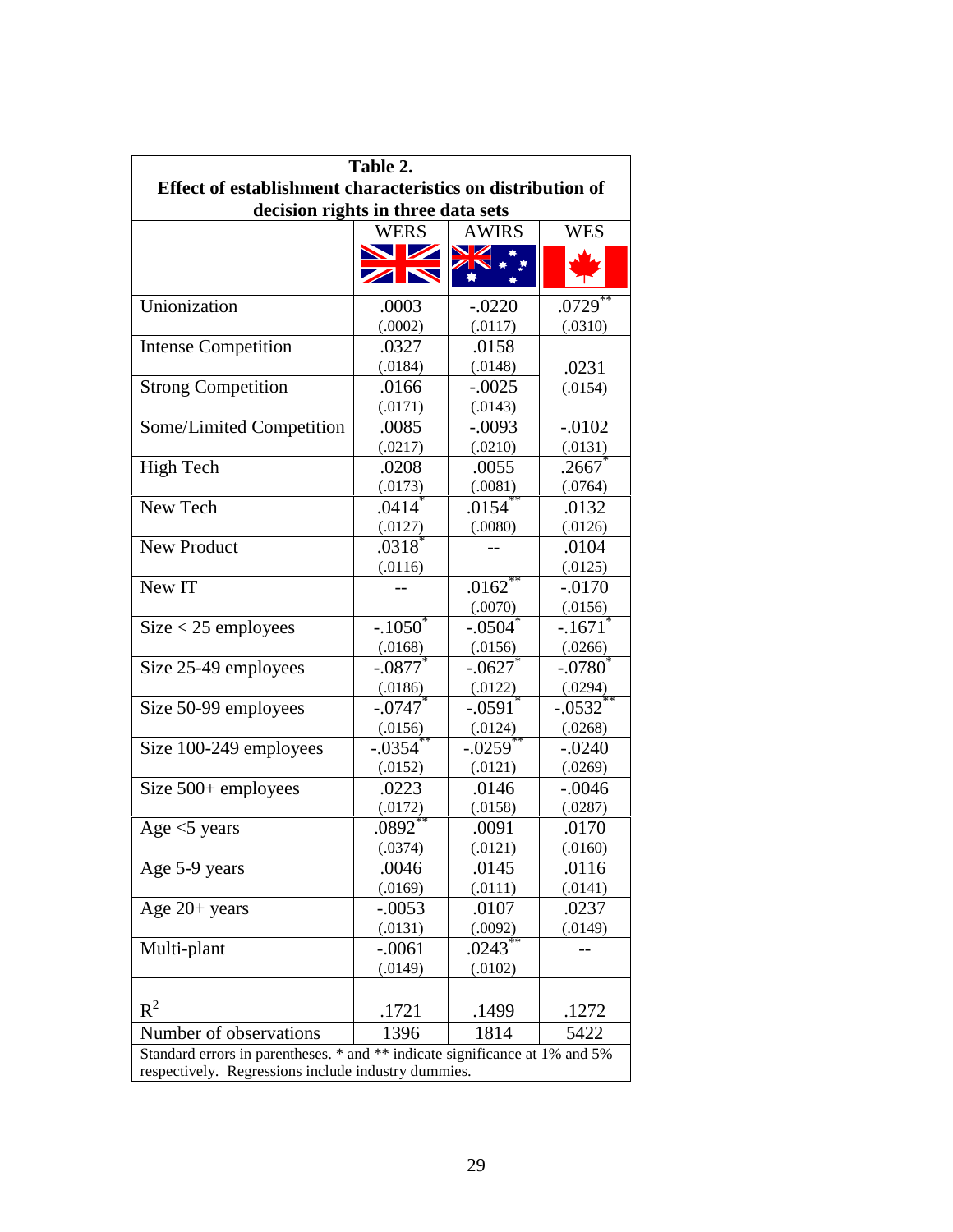| Table 3.                                                       |                      |                       |  |  |
|----------------------------------------------------------------|----------------------|-----------------------|--|--|
| Effect of establishment characteristics on distribution of pay |                      |                       |  |  |
| decision rights in two data sets                               |                      |                       |  |  |
|                                                                | <b>WERS</b>          | <b>AWIRS</b>          |  |  |
|                                                                | NV Z                 |                       |  |  |
|                                                                | ZN                   |                       |  |  |
| Unionization                                                   | $-.0001$             | $-.0639$ <sup>*</sup> |  |  |
|                                                                | (.0002)              | (.0205)               |  |  |
| <b>Intense Competition</b>                                     | $.0509$ <sup>*</sup> | .0103                 |  |  |
|                                                                | (.0144)              | (.0231)               |  |  |
| <b>Strong Competition</b>                                      | .0368                | $-.0132$              |  |  |
|                                                                | (.0144)              | (.0221)               |  |  |
| Some/Limited Competition                                       | .0178                | $-.0435$              |  |  |
|                                                                | (.0150)              | (.0269)               |  |  |
| <b>High Tech</b>                                               | $-.0034$             | .0066                 |  |  |
|                                                                | (.0132)              | (.0153)               |  |  |
| New Tech                                                       | $.0402$ <sup>*</sup> | .0248                 |  |  |
|                                                                | (.0132)              | (.0141)               |  |  |
| <b>New Product</b>                                             | $-.0007$             |                       |  |  |
|                                                                | (.0115)              |                       |  |  |
| New IT                                                         |                      | .0205                 |  |  |
|                                                                |                      | (.0121)               |  |  |
| $Size < 25$ employees                                          | $-0.0168$            | $-.0484$              |  |  |
|                                                                | (.0162)              | (.0299)               |  |  |
| Size 25-49 employees                                           | $-.0138$             | $-.0727$              |  |  |
|                                                                | (.0153)              | (.0208)               |  |  |
| Size 50-99 employees                                           | $-0.0125$            | $-.0536$              |  |  |
|                                                                | (.0142)              | (.0218)               |  |  |
| Size 100-249 employees                                         | .0011                | $-.0084$              |  |  |
|                                                                | (.0135)              | (.0214)               |  |  |
| Size $500+$ employees                                          | $-.0076$             | .0173                 |  |  |
|                                                                | (.0164)              | (.0278)               |  |  |
| Age $<$ 5 years                                                | $.0802$ <sup>*</sup> | $-.0028$              |  |  |
|                                                                | (.0309)              | (.0192)               |  |  |
| Age 5-9 years                                                  | .0174                | .0034                 |  |  |
|                                                                | (.0193)              | (.0200)               |  |  |
| Age $20+$ years                                                | .0126                | .0106                 |  |  |
|                                                                | (.0153)              | (.0154)               |  |  |
| Multi-plant                                                    | .0486                | .0270                 |  |  |
|                                                                | (.0161)              | (.0165)               |  |  |
|                                                                |                      |                       |  |  |
| $R^2$                                                          | .0912                | .1578                 |  |  |
| Number of observations                                         | 1399                 | 1828                  |  |  |
| See note at bottom of Table 2.                                 |                      |                       |  |  |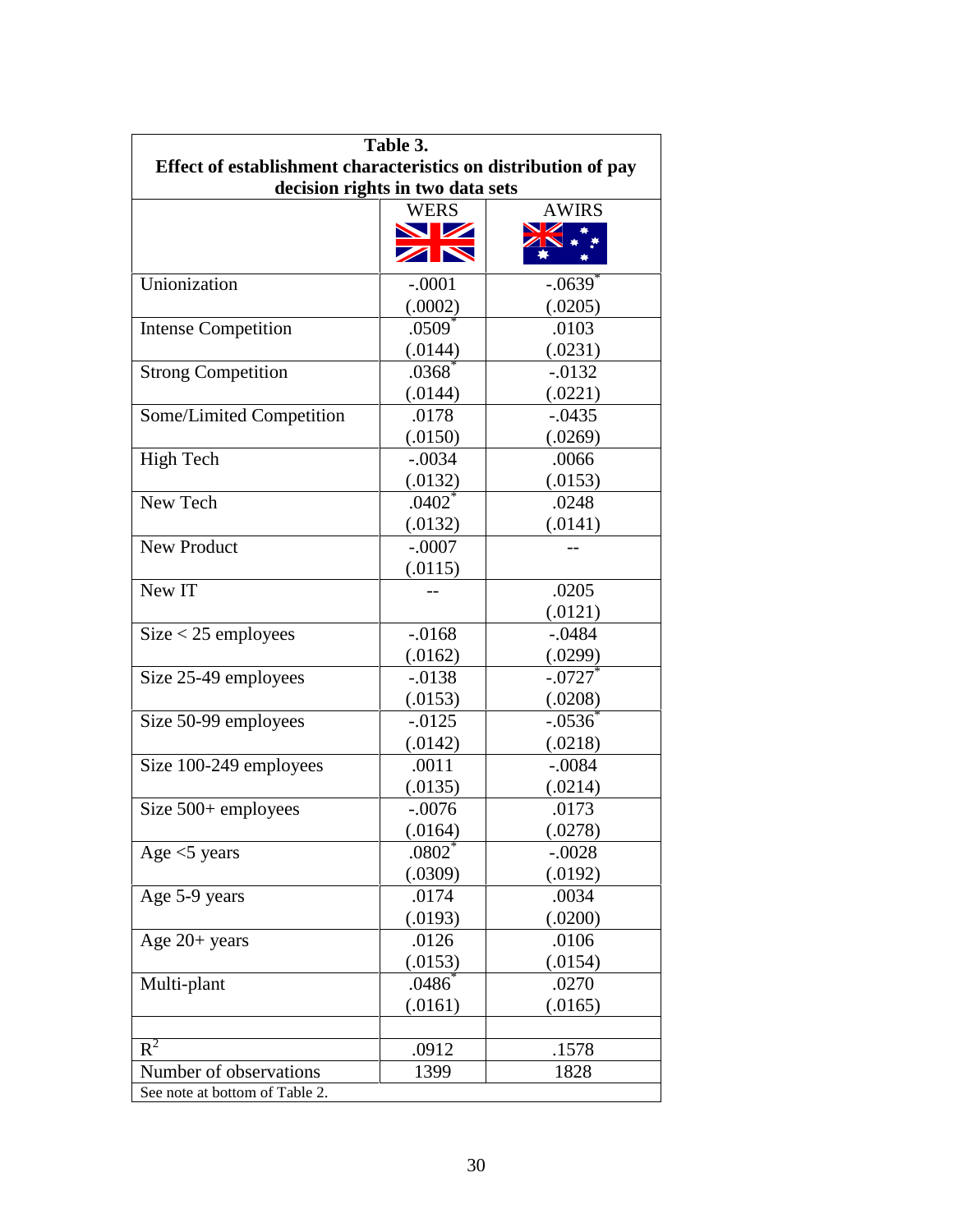| Table 4.                                                   |                       |                       |                        |
|------------------------------------------------------------|-----------------------|-----------------------|------------------------|
| Effect of establishment characteristics on distribution of |                       |                       |                        |
| personnel decision rights in three data sets               |                       |                       |                        |
|                                                            | <b>WERS</b>           | <b>AWIRS</b>          | <b>WES</b>             |
|                                                            | NV Z<br>ZN            | VZ                    |                        |
| Unionization                                               | .0002                 | $-0.0196$             | .0544                  |
|                                                            | (.0004)               | (.0175)               | (.0322)                |
| <b>Intense Competition</b>                                 | .0235                 | .0034                 |                        |
|                                                            | (.0279)               | (.0227)               | .0209                  |
| <b>Strong Competition</b>                                  | .0116                 | $-.0141$              | (.0171)                |
|                                                            | (.0277)               | (.0217)               |                        |
| Some/Limited Competition                                   | $-0.0133$             | .0027                 | .0065                  |
|                                                            | (.0333)               | (.0347)               | (.0151)                |
| <b>High Tech</b>                                           | .0191                 | .0059                 | .2169                  |
|                                                            | (.0207)               | (.0125)               | (.0783)                |
| New Tech                                                   | .0251                 | .0067                 | .0001                  |
|                                                            | (.0222)               | (.0121)               | (.0154)                |
| New Product                                                | .0315                 |                       | .0162                  |
|                                                            | (.0196)               |                       | (.0141)                |
| New IT                                                     |                       | .0197                 | $-.0312$ <sup>*</sup>  |
|                                                            |                       | (.0108)               | (.0153)                |
| $Size < 25$ employees                                      | $-.1921$ <sup>*</sup> | $-.0513$ <sup>*</sup> | $-.1743$ <sup>*</sup>  |
|                                                            | (.0233)               | (.0247)               | (.0339)                |
| Size 25-49 employees                                       | $-.1553$ <sup>*</sup> | $-.0688$ <sup>*</sup> | $-.0859$ <sup>**</sup> |
|                                                            | (.0249)               | (.0181)               | (.0378)                |
| Size 50-99 employees                                       | $-.0877$              | $-.0671$              | $-.0504$               |
|                                                            | (.0208)               | (.0184)               | (.0344)                |
| Size 100-249 employees                                     | $-.0410^{**}$         | $-.0317$              | $-.0454$               |
|                                                            | (.0197)               | (.0178)               | (.0357)                |
| Size $500+$ employees                                      | .0540 <sup>°</sup>    | .0178                 | $-.0232$               |
|                                                            | (.0219)               | (.0250)               | (.0372)                |
| Age $<$ 5 years                                            | .0558                 | .0205                 | .0205                  |
|                                                            | (.0448)               | (.0201)               | (.0185)                |
| Age 5-9 years                                              | $-.0024$              | .0163                 | .0032                  |
|                                                            | (.0278)               | (.0164)               | (.0162)                |
| Age $20+$ years                                            | $-.0079$              | .0155                 | .0066                  |
|                                                            | (.0207)               | (.0137)               | (.0170)                |
| Multi-plant                                                | $-.0419$              | .0281                 |                        |
|                                                            | (.0222)               | (.0154)               |                        |
|                                                            |                       |                       |                        |
| $R^2$                                                      | .1572                 | .0795                 | .0697                  |
| Number of observations                                     | 1501                  | 1826                  | 5627                   |
| See note at bottom of Table 2.                             |                       |                       |                        |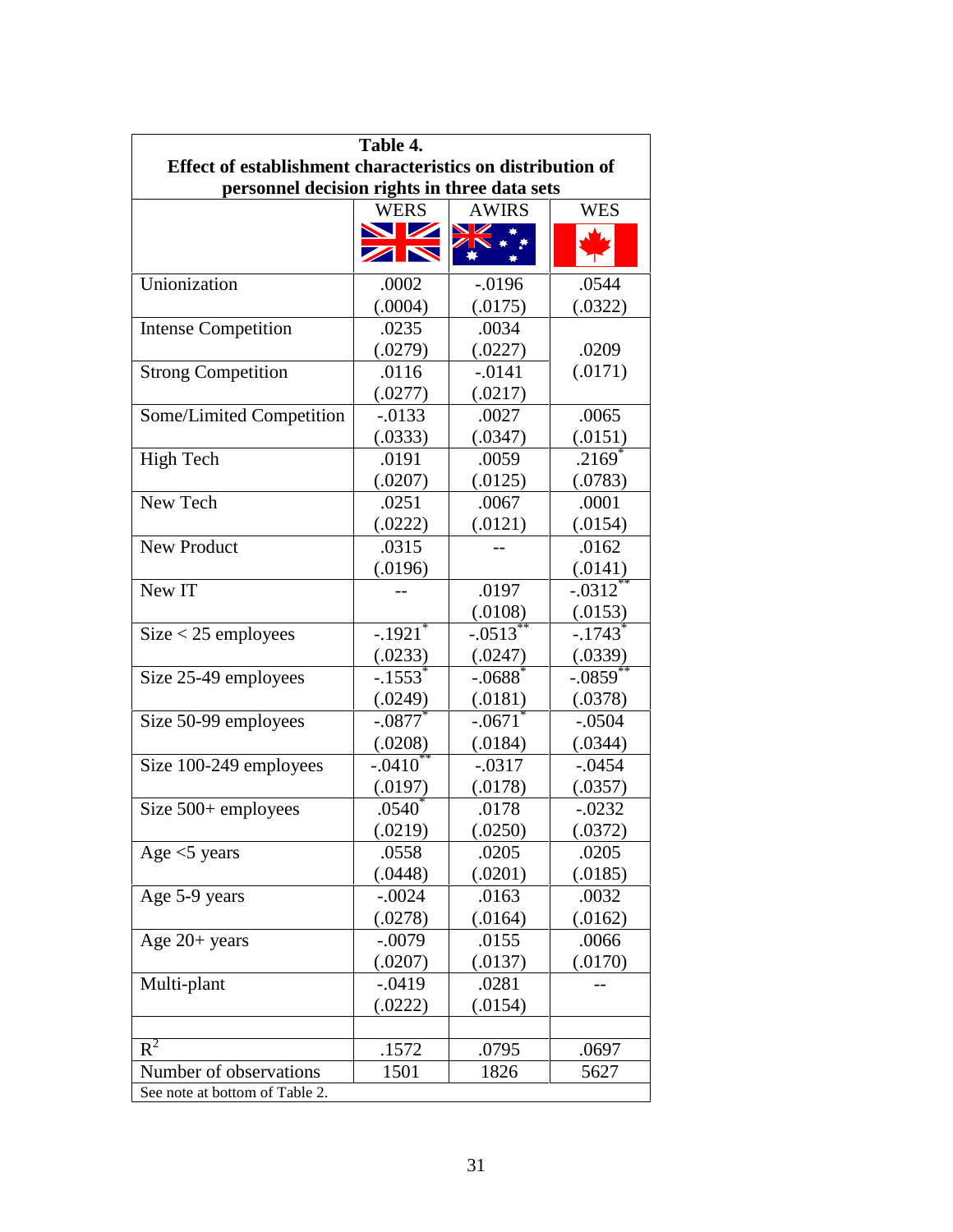| Table 5.                                                   |                       |                       |            |
|------------------------------------------------------------|-----------------------|-----------------------|------------|
| Effect of establishment characteristics on distribution of |                       |                       |            |
| policy/planning decision rights in three data sets         |                       |                       |            |
|                                                            | <b>WERS</b>           | <b>AWIRS</b>          | <b>WES</b> |
|                                                            | <b>NZ</b><br>ZN       | VZ                    |            |
| Unionization                                               | $.0011^*$             | .0172                 | .0673      |
|                                                            | (.0004)               | (.0104)               | (.0380)    |
| <b>Intense Competition</b>                                 | .0455                 | $.0237***$            |            |
|                                                            | (.0398)               | (.0106)               | .0234      |
| <b>Strong Competition</b>                                  | .0025                 | .0088                 | (.0163)    |
|                                                            | (.0379)               | (.0105)               |            |
| Some/Limited Competition                                   | .0150                 | $-.0023$              | $-.0128$   |
|                                                            | (.0436)               | (.0149)               | (.0137)    |
| <b>High Tech</b>                                           | .0398                 | .0127                 | .1868      |
|                                                            | (.0317)               | (.0092)               | (.0840)    |
| New Tech                                                   | $.0624$ <sup>*</sup>  | .0116                 | .0036      |
|                                                            | (.0253)               | (.0077)               | (.0141)    |
| New Product                                                | .0645                 |                       | $-.0091$   |
|                                                            | (.0219)               |                       | (.0136)    |
| New IT                                                     |                       | .0045                 | $-.0028$   |
|                                                            |                       | (.0069)               | (.0174)    |
| $Size < 25$ employees                                      | $-.2393$ <sup>*</sup> | $-.0566$ <sup>*</sup> | $-.0765$   |
|                                                            | (.0298)               | (.0167)               | (.0389)    |
| Size 25-49 employees                                       | $-.1520'$             | $-.0447$              | $-.0328$   |
|                                                            | (.0341)               | (.0135)               | (.0413)    |
| Size 50-99 employees                                       | $-.1471$              | $-.0492$ <sup>*</sup> | $-.0596$   |
|                                                            | (.0288)               | (.0136)               | (.0433)    |
| Size 100-249 employees                                     | $-.0730^*$            | $-.0242$              | $-.0051$   |
|                                                            | (.0275)               | (.0137)               | (.0409)    |
| Size 500+ employees                                        | .0532                 | $-.0113$              | $-.0210$   |
|                                                            | (.0329)               | (.0192)               | (.0424)    |
| Age $<$ 5 years                                            | $.1518^*$             | .0059                 | .0110      |
|                                                            | (.0625)               | (.0117)               | (.0158)    |
| Age 5-9 years                                              | $-.0114$              | .0200                 | .0168      |
|                                                            | (.0340)               | (.0106)               | (.0160)    |
| Age $20+$ years                                            | $-.0054$              | .0050                 | .0376      |
|                                                            | (.0260)               | (.0090)               | (.0173)    |
| Multi-plant                                                | $-.0557$              | $.0262$ <sup>*</sup>  |            |
|                                                            | (.0259)               | (.0093)               |            |
| $R^2$                                                      | .2216                 | .2269                 | .0735      |
| Number of observations                                     | 1552                  | 1828                  | 5446       |
| See note at bottom of Table 2.                             |                       |                       |            |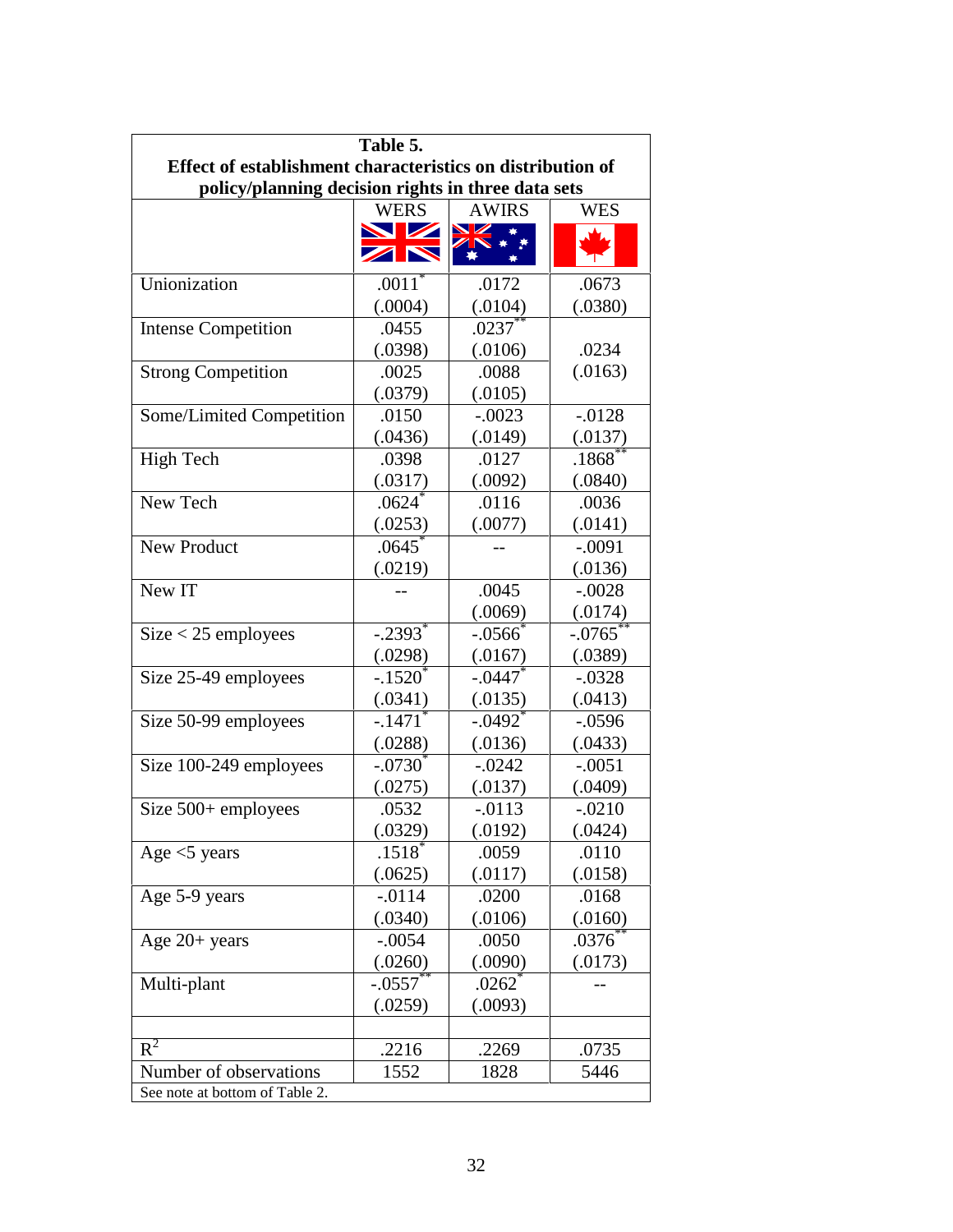| Table 6.                                                   |                       |                       |                       |  |
|------------------------------------------------------------|-----------------------|-----------------------|-----------------------|--|
| Effect of establishment characteristics on distribution of |                       |                       |                       |  |
| production decision rights in three data sets              |                       |                       |                       |  |
|                                                            | <b>WERS</b>           | <b>AWIRS</b>          | <b>WES</b>            |  |
|                                                            | NV Z<br>ZN            | VZ                    |                       |  |
| Unionization                                               | $-.0001$              | $-0.0177$             | $.0901^*$             |  |
|                                                            | (.0003)               | (.0159)               | (.0301)               |  |
| <b>Intense Competition</b>                                 | .0168                 | .0210                 |                       |  |
|                                                            | (.0243)               | (.0221)               | .0319                 |  |
| <b>Strong Competition</b>                                  | .0393                 | $-.0014$              | (.0182)               |  |
|                                                            | (.0240)               | (.0212)               |                       |  |
| Some/Limited Competition                                   | .0441                 | $-.0087$              | .0149                 |  |
|                                                            | (.0341)               | (.0300)               | (.0175)               |  |
| <b>High Tech</b>                                           | .0231                 | $-.0006$              | .4161                 |  |
|                                                            | (.0213)               | (.0108)               | (.0833)               |  |
| New Tech                                                   | $-.0016$              | .0178                 | .0201                 |  |
|                                                            | (.0207)               | (.0109)               | (.0178)               |  |
| New Product                                                | $.0242$ <sup>**</sup> |                       | .0228                 |  |
|                                                            | (.0182)               |                       | (.0167)               |  |
| New IT                                                     |                       | .0142                 | $-.0418$              |  |
|                                                            |                       | (.0098)               | (.0188)               |  |
| $Size < 25$ employees                                      | .0310                 | $-.0516$              | $-.2442$ <sup>*</sup> |  |
|                                                            | (.0214)               | (.0222)               | (.0240)               |  |
| Size 25-49 employees                                       | $-.0112$              | $-.0670$              | $-.1213$ <sup>*</sup> |  |
|                                                            | (.0233)               | (.0176)               | (.0285)               |  |
| Size 50-99 employees                                       | $-.0246$              | $-.0717$ <sup>*</sup> | $-.0606$              |  |
|                                                            | (.0212)               | (.0175)               | (.0270)               |  |
| Size 100-249 employees                                     | $-.0095$              | $-.0424$              | $-.0322$              |  |
|                                                            | (.0195)               | (.0178)               | (.0243)               |  |
| Size $500+$ employees                                      | .0105                 | .0371                 | .0212                 |  |
|                                                            | (.0210)               | (.0213)               | (.0283)               |  |
| Age $<$ 5 years                                            | .0357                 | .0175                 | $-.0052$              |  |
|                                                            | (.0430)               | (.0172)               | (.0199)               |  |
| Age 5-9 years                                              | .0102                 | .0266                 | $-.0083$              |  |
|                                                            | (.0241)               | (.0150)               | (.0194)               |  |
| Age $20+$ years                                            | $-.0088$              | .0176                 | $-.0075$              |  |
|                                                            | (.0205)               | (.0124)               | (.0195)               |  |
| Multi-plant                                                | .0088                 | .0127                 |                       |  |
|                                                            | (.0215)               | (.0139)               |                       |  |
| $R^2$                                                      | .0903                 | .1329                 | .1433                 |  |
| Number of observations                                     | 1547                  | 1816                  | 5763                  |  |
| See note at bottom of Table 2.                             |                       |                       |                       |  |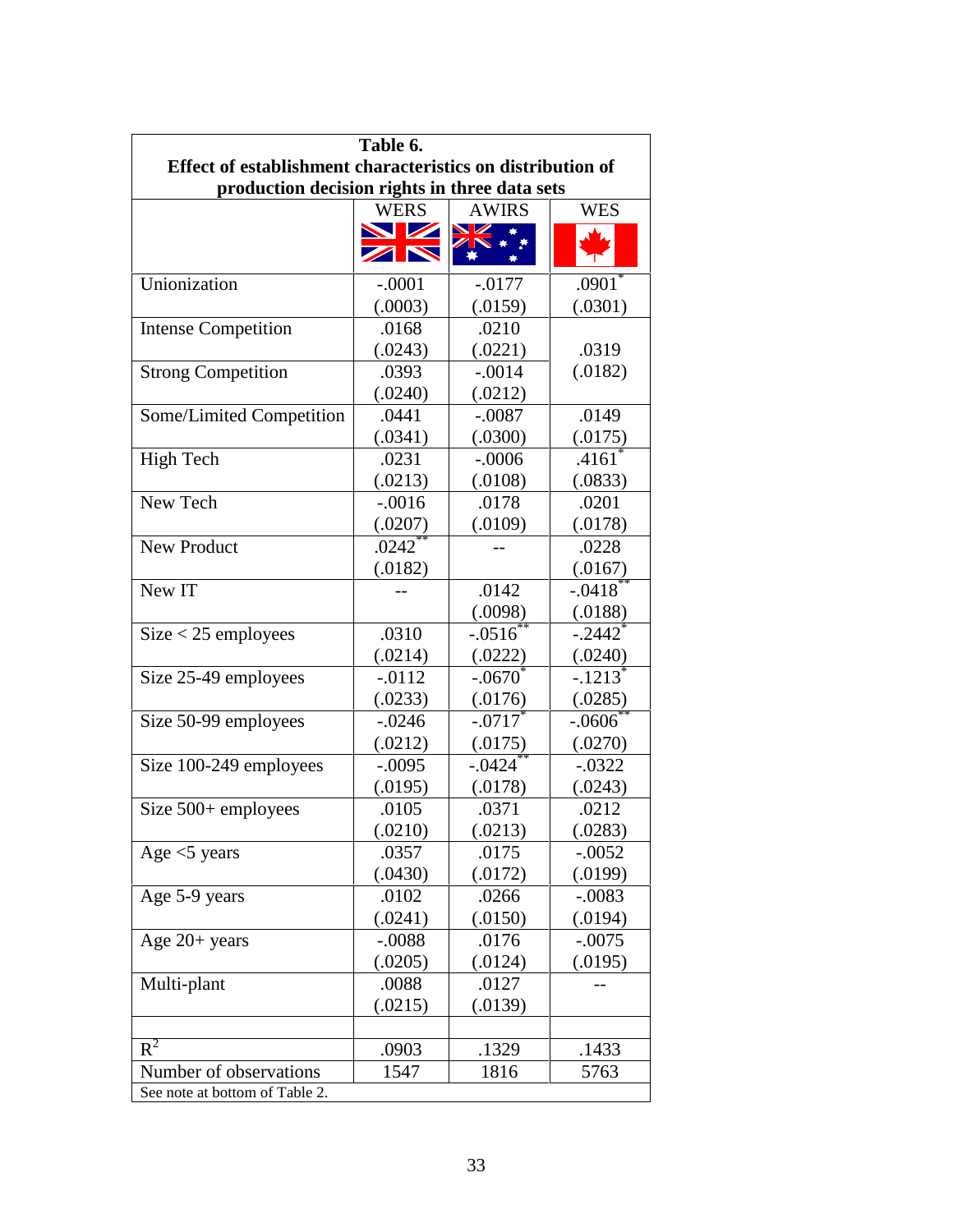| Table 7.                                                             |                      |                   |                      |  |
|----------------------------------------------------------------------|----------------------|-------------------|----------------------|--|
| Correlation between decision rights and complementary human resource |                      |                   |                      |  |
| practices in three data sets                                         |                      |                   |                      |  |
|                                                                      | <b>WERS</b>          | <b>AWIRS</b>      | <b>WES</b>           |  |
|                                                                      | <b>NZ</b>            |                   |                      |  |
|                                                                      | ZN                   |                   |                      |  |
| Recruitment and training                                             |                      |                   |                      |  |
| Internal labor market                                                | .0151                | .0001             | .0174                |  |
|                                                                      | (.0848)              | (.0392)           | (.0917)              |  |
| Pre-employment screening                                             | .2514                |                   |                      |  |
|                                                                      | (.2122)              |                   |                      |  |
| Significant formal training                                          | $.3362$ <sup>*</sup> | .3151             | $.2229$ <sup>*</sup> |  |
|                                                                      | (.1286)              | (.1502)           | (.0690)              |  |
| Significant OTJ training                                             |                      |                   | .2516                |  |
|                                                                      |                      |                   | (.0826)              |  |
| Incentive pay                                                        |                      |                   |                      |  |
| Individual incentive pay                                             | $.1566*$             | .0816             | $.1577^{**}$         |  |
|                                                                      | (.0582)              | (.1181)           | (.0799)              |  |
| Group incentive pay                                                  | .1038                | $.1650^{\degree}$ | .0669                |  |
|                                                                      | (.0567)              | (.0785)           | (.0390)              |  |
| Workplace incentive pay                                              | .1435                |                   |                      |  |
|                                                                      | (.0720)              |                   |                      |  |
| Organization incentive pay                                           | .0474                | .0457             | --                   |  |
|                                                                      | (.0428)              | (.0237)           |                      |  |
| Profit sharing                                                       | $.3583^{**}$         | $.1012^*$         | .0485                |  |
|                                                                      | (.1496)              | (.0332)           | (.0328)              |  |
| Merit pay                                                            |                      |                   | $.1649$ <sup>*</sup> |  |
|                                                                      |                      |                   | (.0535)              |  |
| <b>ESOP</b>                                                          | $.2633*$             | $-.0120$          | .0043                |  |
|                                                                      | (.1017)              | (.1275)           | (.0025)              |  |
| Bonus pay                                                            |                      | .4126             |                      |  |
|                                                                      |                      | (.1399)           |                      |  |
| Monitoring methods                                                   |                      |                   |                      |  |
| Formal appraisals                                                    | $.4872$ <sup>*</sup> | $.7107*$          |                      |  |
|                                                                      | (.2041)              | (.1498)           |                      |  |
| Benchmarking                                                         | .8744                | .4597             |                      |  |
|                                                                      | (.1769)              | (.1395)           |                      |  |
| Skill auditing                                                       |                      | .4723 $\degree$   |                      |  |
|                                                                      |                      | (.1148)           |                      |  |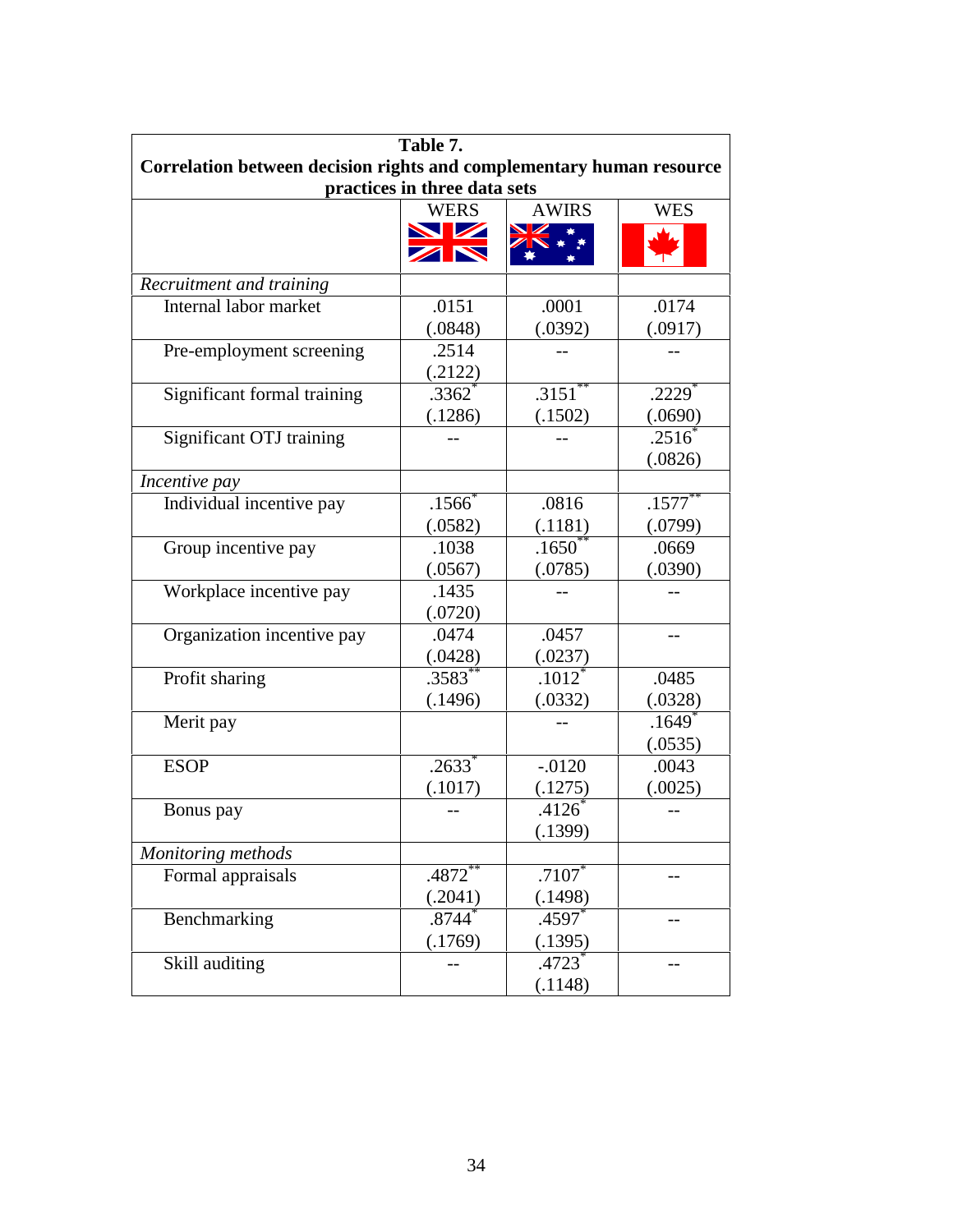| Table 7 (cont'd)               |                       |                      |            |  |
|--------------------------------|-----------------------|----------------------|------------|--|
|                                | <b>WERS</b>           | <b>AWIRS</b>         | <b>WES</b> |  |
|                                | $\blacktriangleright$ |                      |            |  |
| Communication                  |                       |                      |            |  |
| <b>Quality circles</b>         | $.3933*$              | .1759                | $.2536*$   |  |
|                                | (.0943)               | (.0726)              | (.0574)    |  |
| Total quality management       |                       | $.6122$ <sup>2</sup> |            |  |
|                                |                       | (.1375)              |            |  |
| Suggestion box                 |                       |                      | $.1573*$   |  |
|                                |                       |                      | (.0477)    |  |
| Other policies                 |                       |                      |            |  |
| Affirmative action             | .2445                 | .2647                |            |  |
|                                | (.1864)               | (.1532)              |            |  |
| Family policies                | .0366                 | $-.0080$             |            |  |
|                                | (.0592)               | (.0711)              |            |  |
| Contracting out                | $.7182$ $*$           | $.6065^{\degree}$    |            |  |
|                                | (.1601)               | (.1430)              |            |  |
| Temp workers                   | $.2453*$              |                      |            |  |
|                                | (.0963)               |                      |            |  |
| Just-in-time inventorying      |                       | $.1438***$           |            |  |
|                                |                       | (.0649)              |            |  |
| See note at bottom of Table 2. |                       |                      |            |  |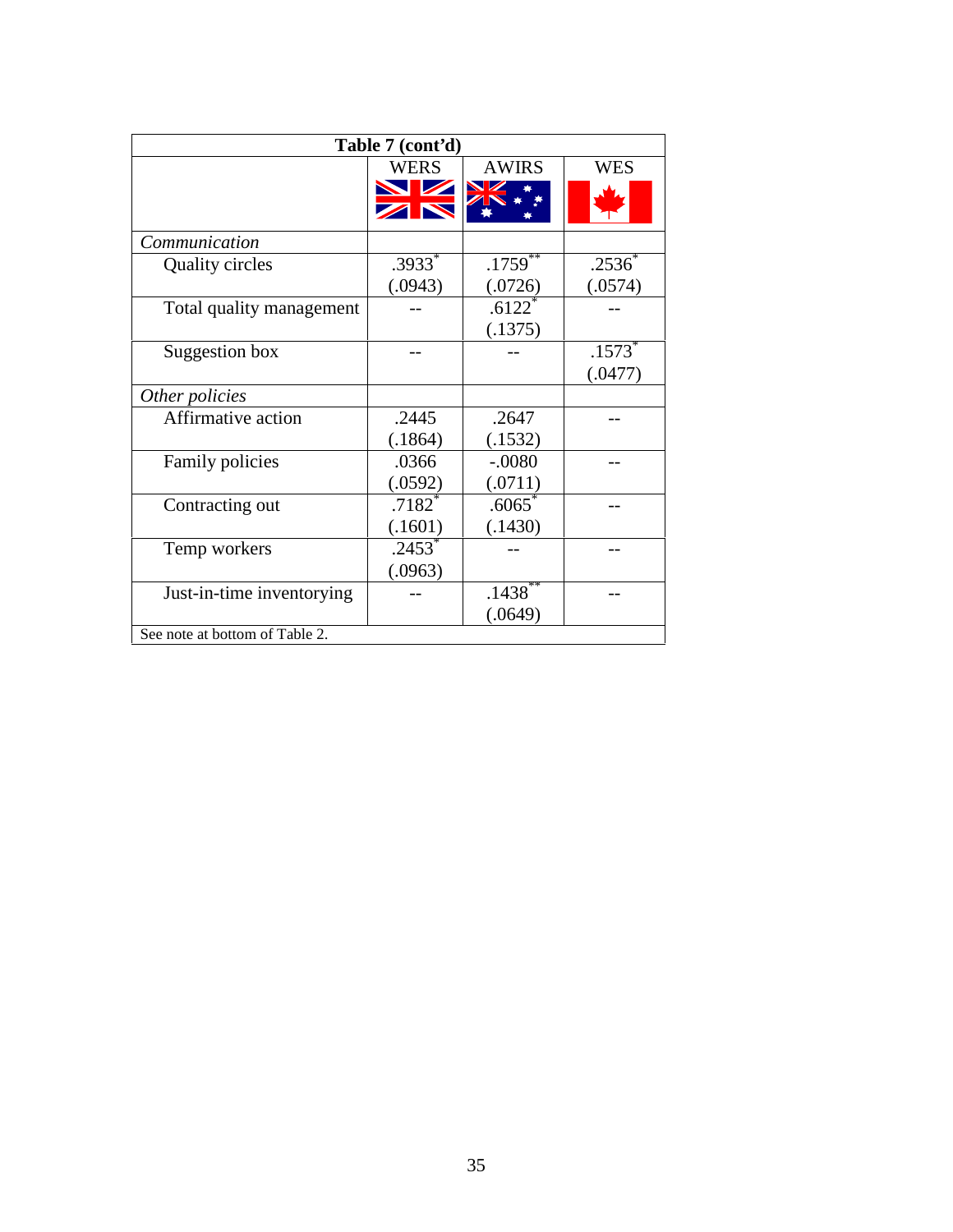## **Appendix A.**

### **Questions used to create decision rights variables in WERS: Pay:**

- Which of these employee relations matters forms part of the job of supervisors at this workplace…pay or conditions of employment?...systems of payments?
- Do supervisors have the authority to make final decisions on deciding on pay rises for people who work for them?
- Are there any committees of managers and employees at this workplace primarily concerned with consultation? Which issues are discussed…pay issues?
- Which of the following parties were directly involved in determining or negotiating this pay rise (if any) for employees in the largest occupational group…employee association officials?...non-union employee representatives?
- Which of the following statements most closely characterizes the way that pay is set for [each occupation]…negotiation with individual employees?

### **Personnel Issues:**

- Which of these employee relations matters forms part of the job of supervisors at this workplace…recruitment or selection of employees?...training of employees?...systems of payments?...handling grievances?...staffing or manpower planning?...performance appraisals?
- Do supervisors have the authority to make final decisions on taking on people who work for them?
- Do supervisors have the authority to make final decisions on dismissing workers for unsatisfactory performance?
- If any non-managerial appraisals, who carries out these appraisals…an individual's immediate supervisor or foreman?...employees at the same level/grade?...subordinates or employees at a lower level/grade?
- Are there any committees of managers and employees at this workplace primarily concerned with consultation? Which issues are discussed…employment issues?...welfare services and facilities?...training?

### **Policy/Planning:**

- Which of these employee relations matters forms part of the job of supervisors at this workplace?...equal opportunities?...health and safety?
- Are there any committees of managers and employees at this workplace primarily concerned with consultation? Which issues are discussed…financial issues?...future plans or trends?...government regulations?...health and safety?...equal opportunities?

### **Production Issues:**

- Would you say that individual employees in the largest occupation group have (a lot, some, a little, none)discretion over how they do their work?
- Would you say that individual employees in the largest occupation group have (a lot, some, a little, none) control over the pace at which they work?
- Which of the following statements apply to the way teamworking (if any) operates at this workplace?...Team members are able to appoint their own team leaders…Team members jointly decide how the work is to be done.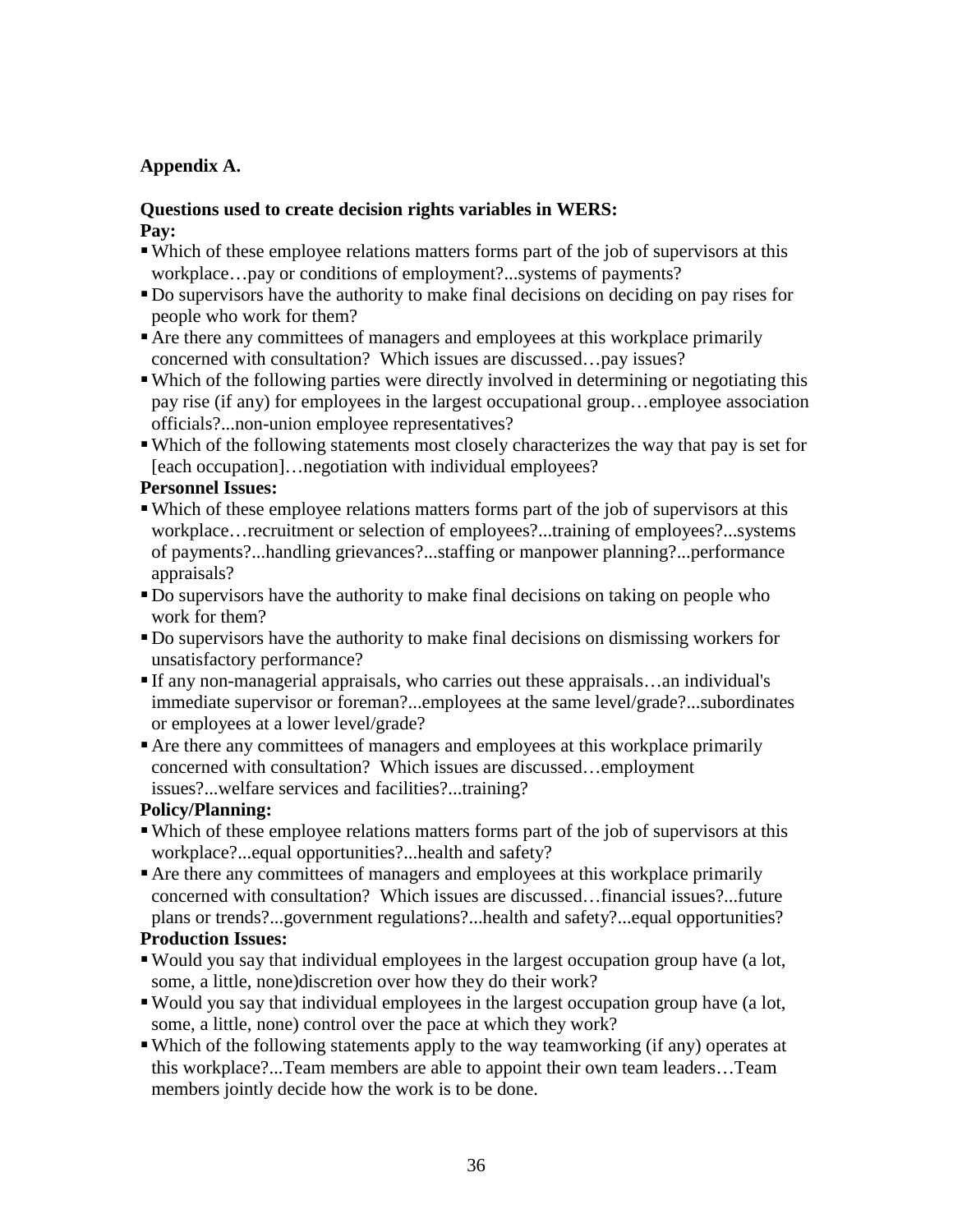- Are there any committees of managers and employees at this workplace primarily concerned with consultation? Which issues are discussed?...production issues?...working practices?
- If over the past five years management here introduced any of the changes listed (new technology, working time arrangements, organization of work, work techniques or procedures), what type of involvement did the employees likely to be affected have in introducing and implementing this change? (they decided, they negotiated, they were consulted, they were informed, there was no involvement)

# **Question used to create decision rights variables in AWIRS Pay:**

- Who usually makes decisions about changes to pay of non-managerial employees?...a first line supervisor or line manager?
- Is there a joint consultative committee currently in place at this workplace? Which of these matters does the jcc have the authority to deal with?...pay and conditions?
- In the last year has management at this workplace negotiated with employees as a group over pay rates?
- In the last year has management at this workplace negotiated with employees individually over pay rates?

# **Personnel Issues:**

- Are Key Performance Indicators in use at this workplace? Who was involved in the design of these Key Performance Indicators?...first line supervisors?...employees at this workplace?
- Who usually makes decisions about recruitment of non-managerial employees?...a first line supervisor or line manager?
- Who usually makes decisions about dismissals?...a first line supervisor or line manager?
- Who usually makes decisions about allocation of resources for in-house training?...a first line supervisor or line manager?
- Is there a joint consultative committee currently in place at this workplace? Which of these matters does the jcc have the authority to deal with?...discipline of employees?...individual grievances?
- In the last year has management at this workplace negotiated with employees as a group over performance appraisals?...work hours?...penalty rates?...discipline and dismissals? ...training?...leave arrangements?...child care or family leave arrangements? ...consultation or negotiation arrangements?...grievance handling?...superannuation?
- In the last year has management at this workplace negotiated with employees individually over performance appraisals?...work hours?...penalty rates?...discipline and dismissals?...training?...leave arrangements?...child care or family leave arrangements? ...consultation or negotiation arrangements?...grievance handling?...superannuation?

# **Policy/Planning:**

- Does management at this workplace have a plan which outlines the workplace's corporate goals and the ways of achieving them? Who had an input into the development of the current plan?...supervisors/middle management?...employees from this workplace?
- Is there a joint consultative committee currently in place at this workplace? Which of these matters does the jcc have the authority to deal with?...financial/investment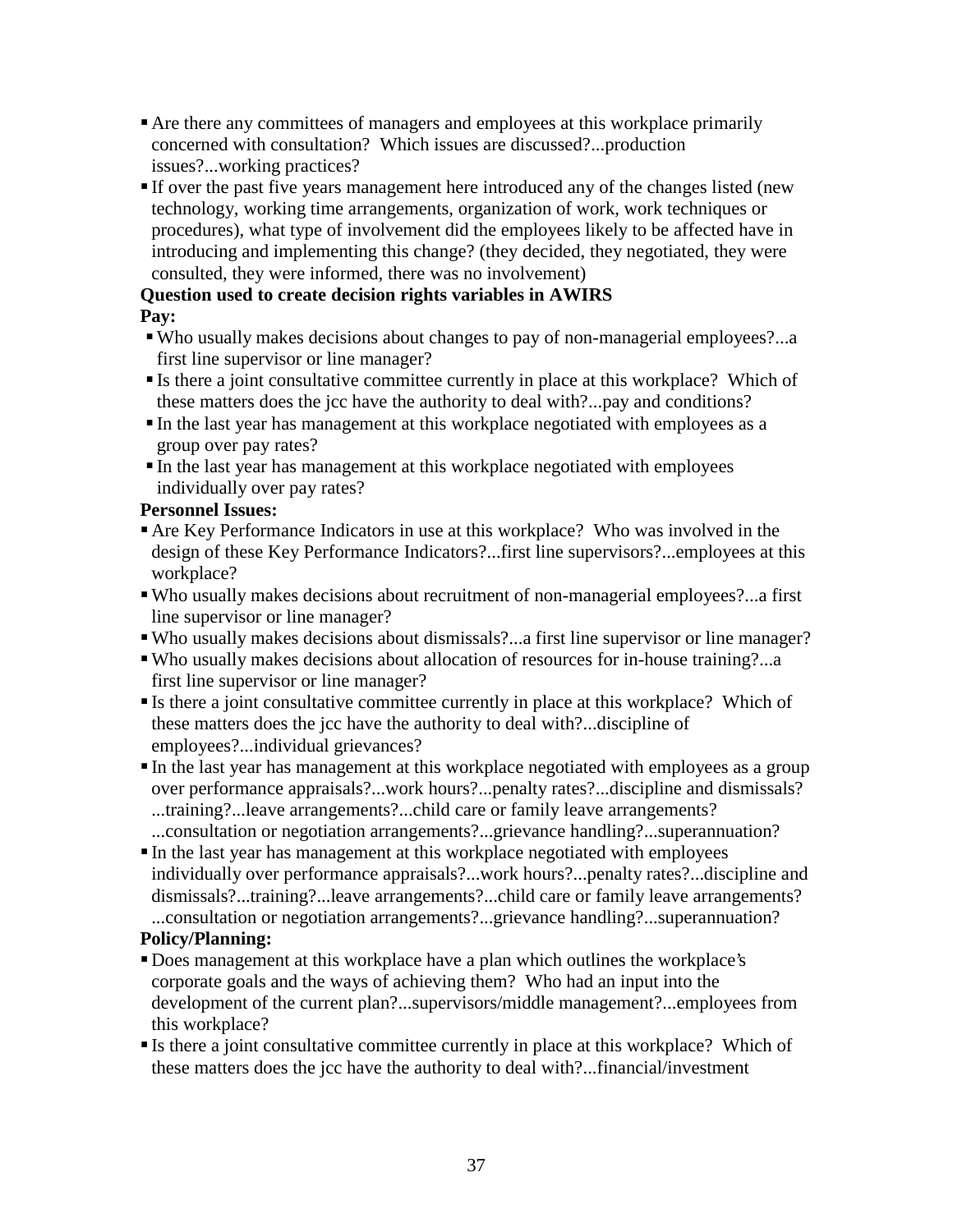decisions?...equal employment opportunity or affirmative action matters?...occupational health and safety?

- In the last year has management at this workplace negotiated with employees as a group over occupational health and safety?
- In the last year has management at this workplace negotiated with employees individually over occupational health and safety?

### **Production Issues:**

- If over the past year management at this workplace introduced any of the changes listed (major new office technology, major new plant, machinery or equipment, major changes to how non-managerial employees do their work), how involved in the decision to introduce the change were other workplace managers here?...employees likely to be affected? (made the decision, had significant input, were consulted, were informed, were not informed)
- Who usually makes decisions about levels of overtime?...employment levels for the whole workplace?...changes in work practices?
- Is there a joint consultative committee currently in place at this workplace? Which of these matters does the jcc have the authority to deal with?...introduction of new technology?...new product or service lines?...work organization?
- How much influence would you say workers in the largest occupation group have over how work is allocated to them? (none, a little, some, a lot)
- How much influence would you say workers in the largest occupation group have over how they do their job? (none, a little, some, a lot)
- How much influence would you say workers in the largest occupation group have over the pace at which their work is done? (none, a little, some, a lot)
- How much influence would you say workers in the largest occupation group have over the time they can start and stop work each day? (none, a little, some, a lot)
- In the last year has management at this workplace negotiated with employees as a group over work practices or work organization?...retrenchments or redeployment?
- In the last year has management at this workplace negotiated with employees individually over work practices or work organization?...retrenchments or redeployment?

### **Questions used to create decision rights variables in the WES Personnel Issues:**

- Who normally makes decisions with respect to setting staffing levels?...work supervisor?...work group?...non-managerial employee?
- Who normally makes decisions with respect to filling vacancies?...work supervisor?...work group?...non-managerial employee?
- Who normally makes decisions with respect to training?...work supervisor?...work group?...non-managerial employee?

Policy/Planning:

- Who normally makes decisions with respect to choice of production technology?...work supervisor?...work group?...non-managerial employee?
- Who normally makes decisions with respect to product/service development?...work supervisor?...work group?...non-managerial employee?

# **Production Issues:**